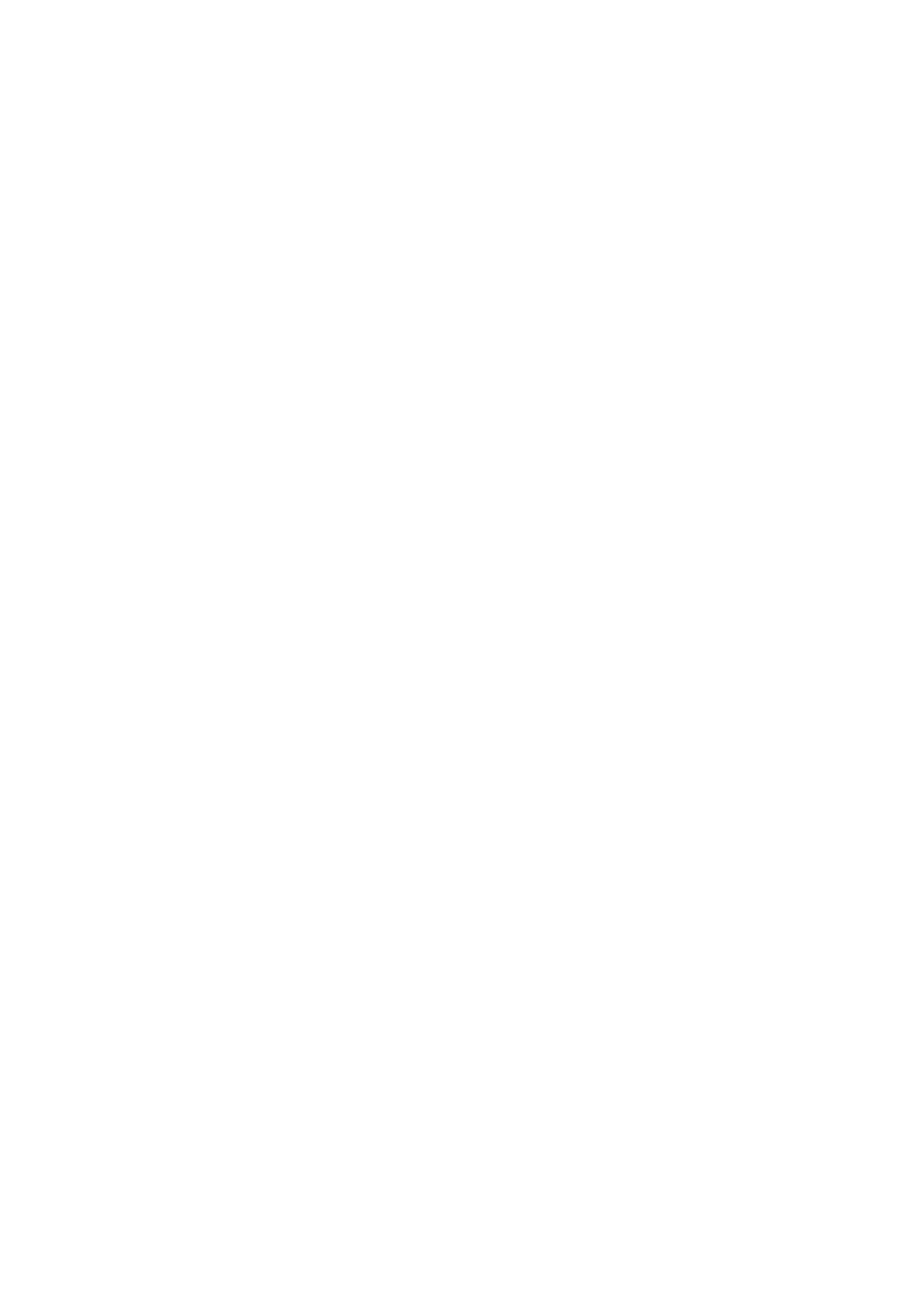



**UNIVERSITÀ DEGLI STUDI** DI PADOVA

#### **DIPARTIMENTO DI INGEGNERIA INDUSTRIALE**

# **Sommario**

| 1 <sub>1</sub> |                 |                                                                                                   |
|----------------|-----------------|---------------------------------------------------------------------------------------------------|
|                |                 |                                                                                                   |
|                |                 |                                                                                                   |
|                |                 |                                                                                                   |
| 2.             |                 |                                                                                                   |
|                |                 |                                                                                                   |
|                |                 |                                                                                                   |
|                |                 |                                                                                                   |
|                |                 |                                                                                                   |
| 3.             |                 |                                                                                                   |
|                |                 |                                                                                                   |
|                |                 |                                                                                                   |
|                |                 |                                                                                                   |
|                | 1.              |                                                                                                   |
|                | 2.              |                                                                                                   |
|                | 3.              |                                                                                                   |
|                | 4.<br>definito. | Granule drying, substrate extrusion, cooling, winding and knitting Errore. II segnalibro non è    |
|                | 5.<br>definito. | Granule drying, cover extrusion, cooling, marking, cutting and windingErrore. Il segnalibro non è |
|                | 6.              |                                                                                                   |
|                | 7.              |                                                                                                   |
|                | 8.              |                                                                                                   |
|                |                 |                                                                                                   |
|                |                 |                                                                                                   |
| 4.             |                 |                                                                                                   |
|                |                 |                                                                                                   |
|                |                 |                                                                                                   |
|                |                 |                                                                                                   |
| 5.             |                 |                                                                                                   |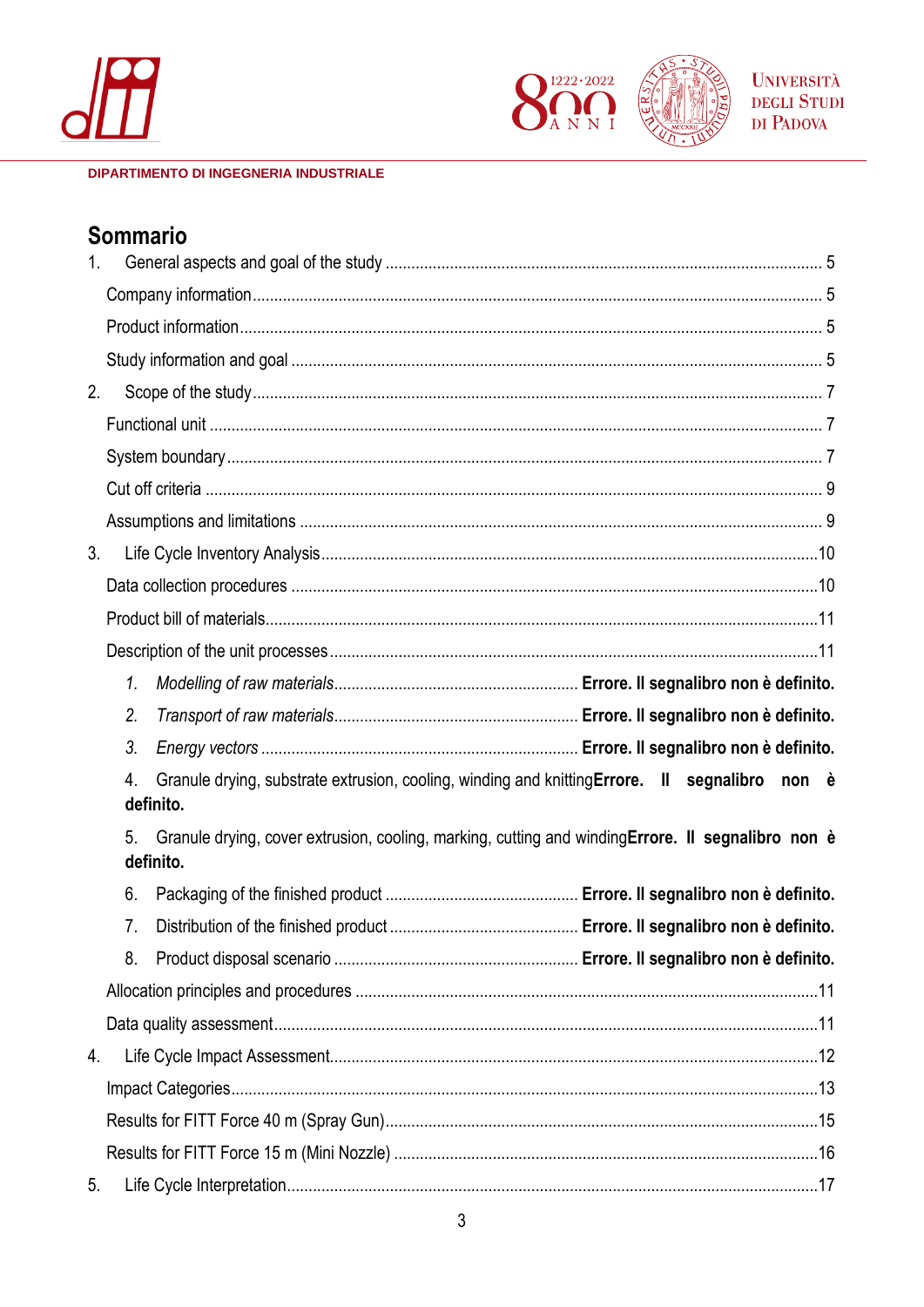

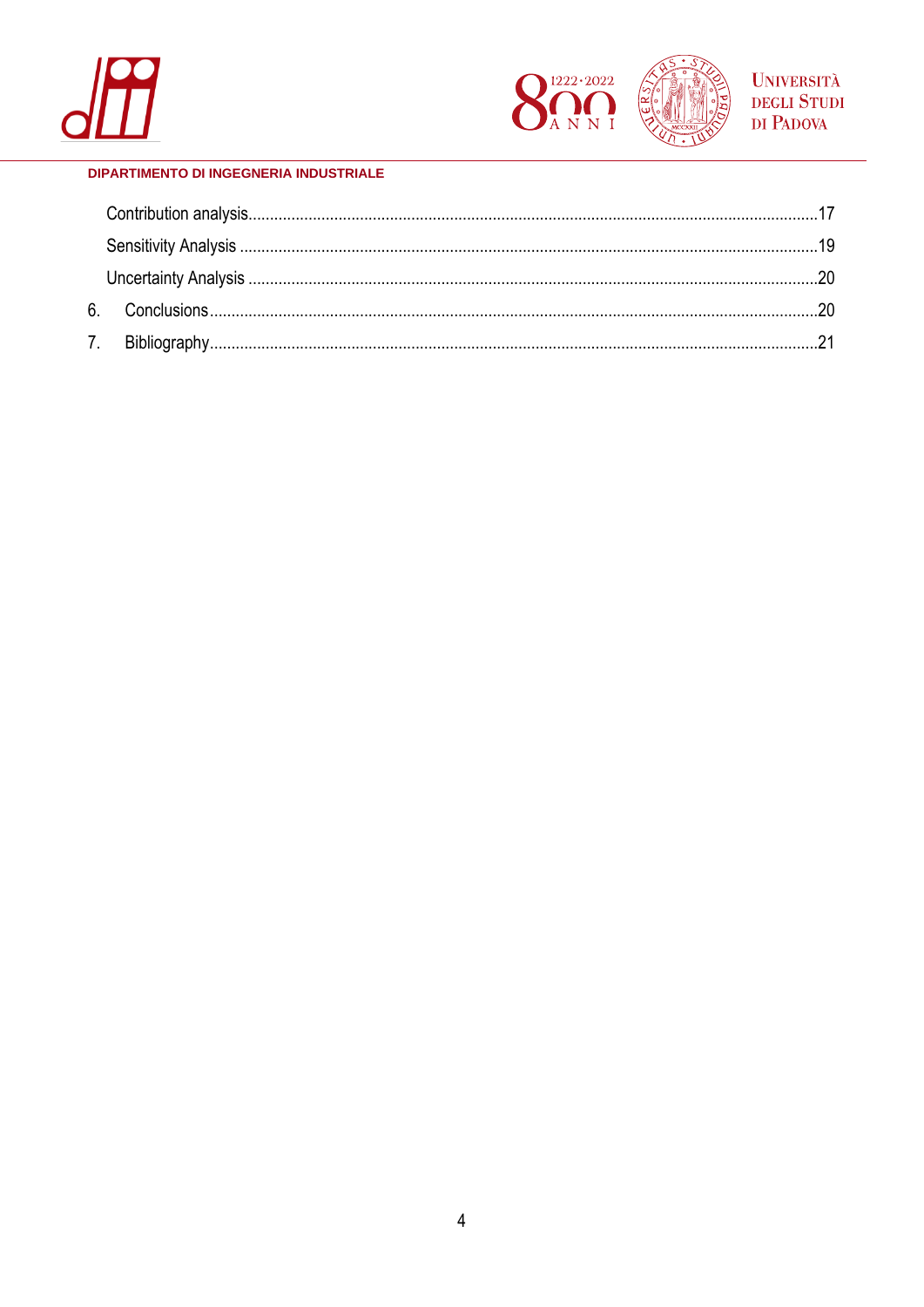



# <span id="page-4-0"></span>**1. General aspects and goal of the study**

## <span id="page-4-1"></span>**Company information**

FITT, a leading international group founded in Italy in 1969, is a pioneer in the production and development of highly innovative solutions for the passage of fluids for domestic, professional and industrial use. FITT exists to improve the business of its customers by supplying pipes and complete systems in thermoplastic material for the transport of liquid, gaseous and solid substances, with products at the forefront of technology, design and use. From the headquarter in Sandrigo (Vicenza), FITT exports to 87 countries, having a total staff of 910 employees, 9 production sites (6 in Italy and 3 in other countries), 11 logistics sites worldwide and 5 subsidiaries. In 2019, FITT had a turnover of 233 million euros.

In 2019, FITT embarked on a journey to assess the environmental performance of its products through life cycle analysis (LCA), obtaining in early 2020 the EPD for FITT Bluforce and FITT Bluforce RJ products [\(https://www.environdec.com/Detail/?Epd=17991\)](https://www.environdec.com/Detail/?Epd=17991).

## <span id="page-4-2"></span>**Product information**

FITT Force is a lightweight, compact and durable garden hose suitable for both intensive use, perfect for large gardens and irrigation activities; and for everyday, domestic use. The hose is made of vulcanised thermoplastic elastomer material (TPV) and No Torsion System (NTS) polypropylene mesh. The TPV, finished with HD-TECH technology, ensures easy handling, flexibility, high abrasion and puncture resistance, while the NTS mesh prevents knots and kinks. The two materials, TPV and PP, are compatible and, as such, make the product recyclable.

The hose is flat at rest and takes on its classic round shape when in use. When the flow is stopped, it returns to its original size: the water drains away and the product is immediately manageable, compact and easy to store. This feature also has a very positive impact on logistics, as it takes up less space in the warehouse, on the shelves and on the means of transport.

The fittings, made of high quality thermoplastic material with a soft rubber cover for maximum grip even with wet hands, are easily detachable from the hose, facilitating their replacement in case of breakage, thus increasing the useful life of the product and facilitating the correct disposal of the two materials at the end of their life. The multi-jet gun, developed in collaboration with MOMODESIGN Style Centre, stands out for its elegant and modern look. Thanks to its ergonomics, it is extremely precise for professional use. The thumb-operated adjustment lever allows you to modulate the water flow rate, ensuring maximum effectiveness and ease of use.

## <span id="page-4-3"></span>**Study information and goal**

This summary report, based on the contents of the technical report "Life Cycle Assessment Study of FITT Force, FITT IKON and FITT NTS" Rev.3 of 26/01/2021, has as its main purpose the external communication of the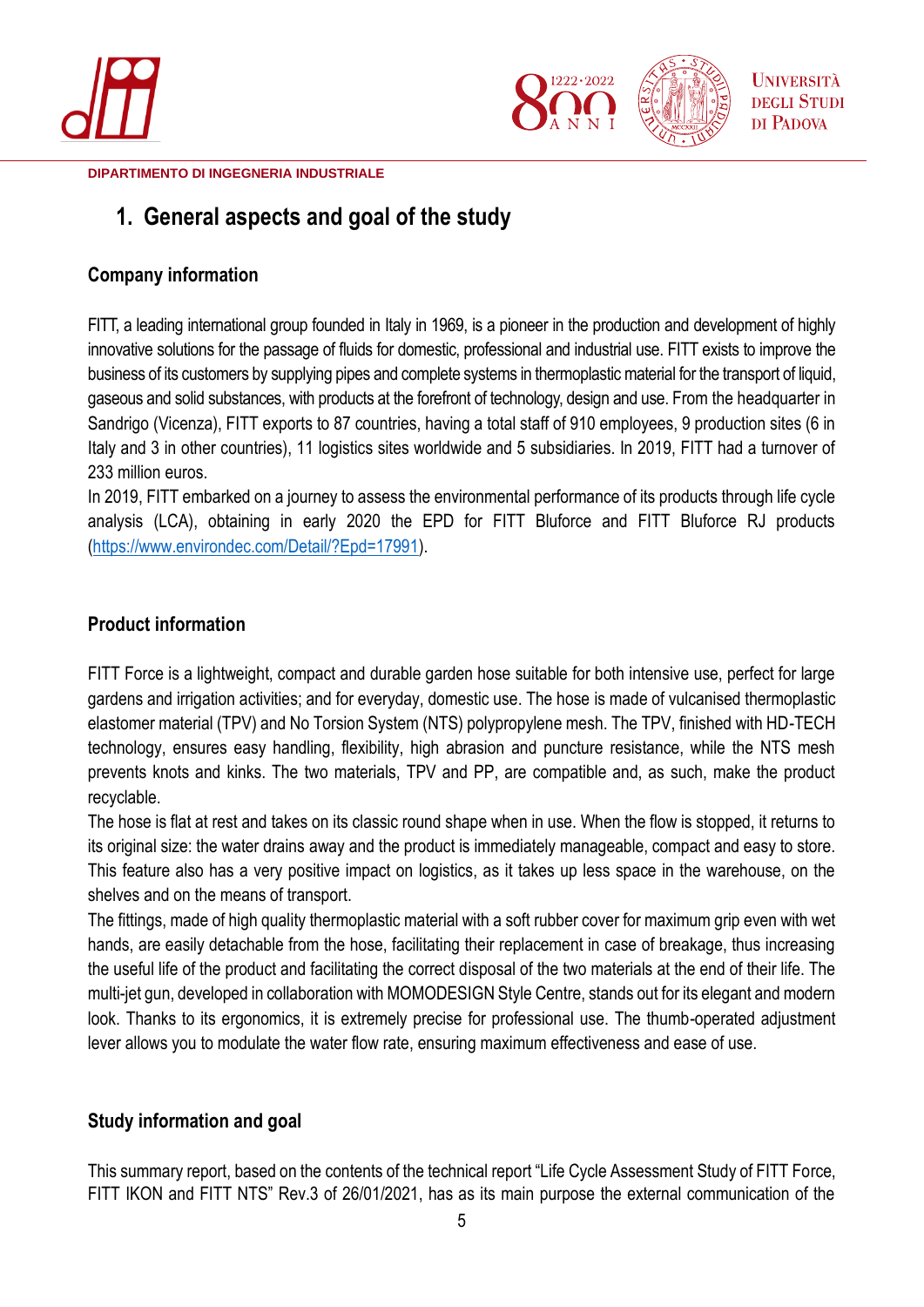



results obtained from the assessment and quantification of the environmental performance of the following products:

- FITT Force Grey/Lime 15mm 20m Spray 1/4p (hereafter FITT Force 20m (Spray Gun));
- **EXECT:** FITT Force Grey/Lime 15mm 40m Spray 1/4p (hereafter FITT Force 40m (Spray Gun));
- FITT Force 5/8" Grey/Lime 15m+NOZZ 1/4PLT (hereafter FITT Force 15m (Mini Nozzle)).

The baseline study was conducted by the Centre for Environmental Quality Studies (CESQA) of the Department of Industrial Engineering at the University of Padua between November 2020 and January 2021 and was subjected to a critical review by SGS Italia S.p.a.

The following standards have been referred to for the conduction of the study and this document:

- ISO 14040:2006/Amd 1:2020 Environmental management Life cycle assessment Principles and framework Amendment 1 (ISO 2020)
- ISO 14044:2006/Amd 2:2020 Environmental management Life cycle assessment Requirements and guidelines Amendment 2 (ISO 2020)

The results presented in this report refer uniquely to the practices and assumptions of the company and as such have not been calculated to be compared to those of other companies, as differences in methodological choices, assumptions about data quality and choice of databases may produce non-comparable results. The analysis conducted has no comparative purpose.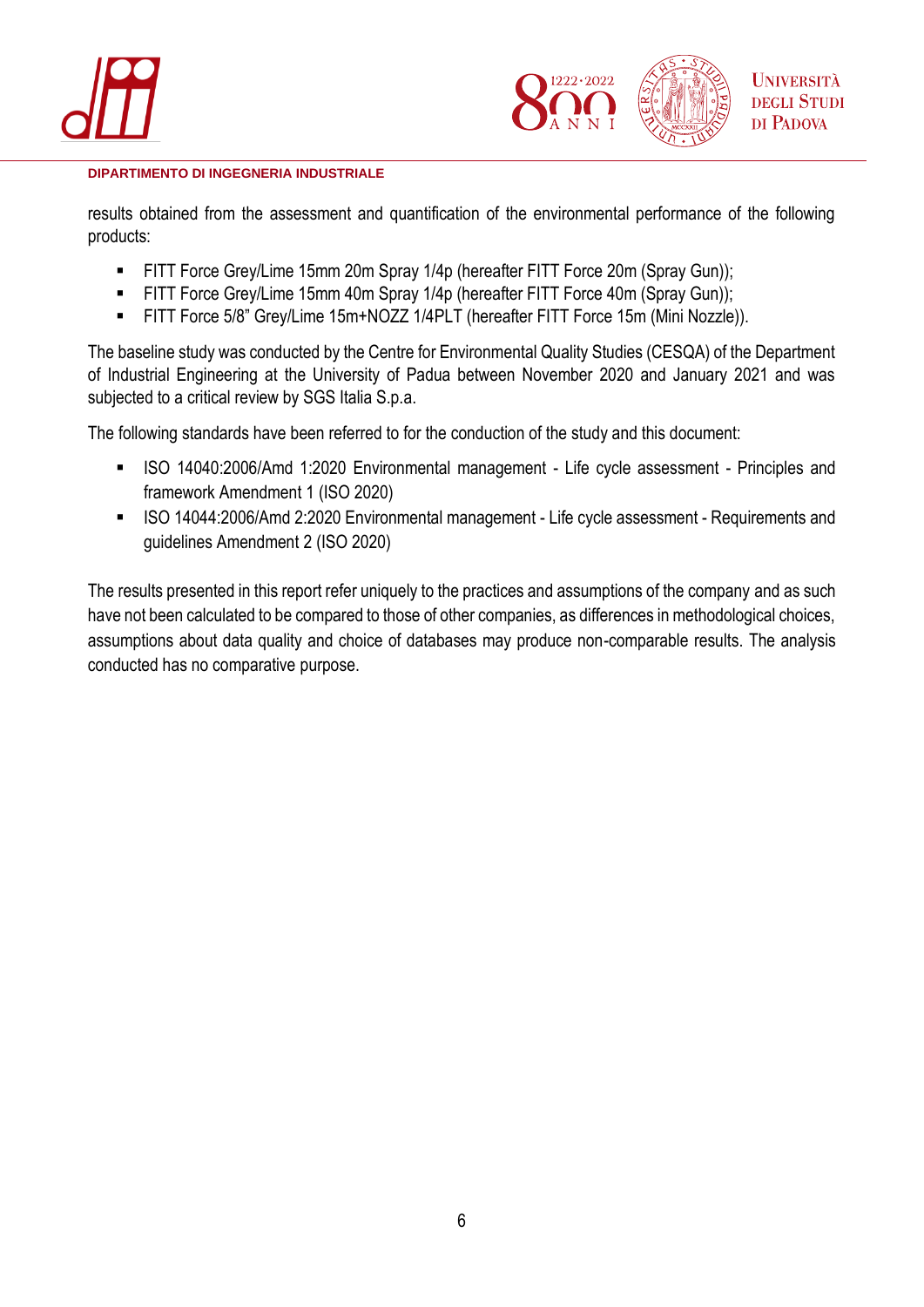



# <span id="page-6-0"></span>**2. Scope of the study**

# <span id="page-6-1"></span>**Functional unit**

The functional unit is one metre of hose (and its accessories) used for one year to conduct water for the manual irrigation of vegetable gardens, gardens, terraces or other hobby purposes.

| Question       | Answer                                                                                                                                                                                   |
|----------------|------------------------------------------------------------------------------------------------------------------------------------------------------------------------------------------|
| What?          | A hose (and relative accessories if expected in the configuration)<br>used to conduct water for the manual irrigation of vegetable<br>gardens, gardens, terraces or other hobby purposes |
| What quantity? | One metre (measured under operating conditions)                                                                                                                                          |
| How?           | Under operating conditions in line with the product instruction<br>manual                                                                                                                |
| How long?      | One year                                                                                                                                                                                 |

Table 1 Key aspects of the functional unit

Table 2 Characteristics of the FITT Force family products analysed and definition of the reference flow

| Question       | FITT Force 20m      | FITT Force 40m      | FITT Force 15m      |
|----------------|---------------------|---------------------|---------------------|
|                | (Spray Gun)         | (Spray Gun)         | (Mini Nozzle)       |
| What quantity? | $20,00 \, \text{m}$ | $40,00 \; \text{m}$ | $15,00 \; \text{m}$ |
| How long?      | 30 years            | 30 years            | 30 years            |
|                | (warranty)          | (warranty)          | (warranty)          |
| Reference flow | 1,667E-03 pcs       | 8,333E-4 pcs        | 2,222E-03 pcs       |

# <span id="page-6-2"></span>**System boundary**

The boundaries of the system include the whole life cycle of the analysed product, according to a "from cradle to grave" application, with the exception of the use phase. It should be noted that the construction, maintenance and decommissioning of infrastructures, understood as buildings and machinery, as well as the occupation of industrial land have not been considered, as their contribution to the environmental impact relative to the functional unit is considered to be negligible.

The production process for FITT Force hose starts with raw materials in granule form, which is dehumidified and degassed by drying them at 86°C for three hours before being subjected to the substrate extrusion stage. The extruded substrate is then wound onto a reel and transferred to the knitting and winding processes. This is followed by the second stage of extruding the tube cover, which requires, as with the first extrusion, the drying of the granules. Next, the extruded hose goes through the flattening process and is then wound onto a reel. The final steps are semi-automatic and manual packaging.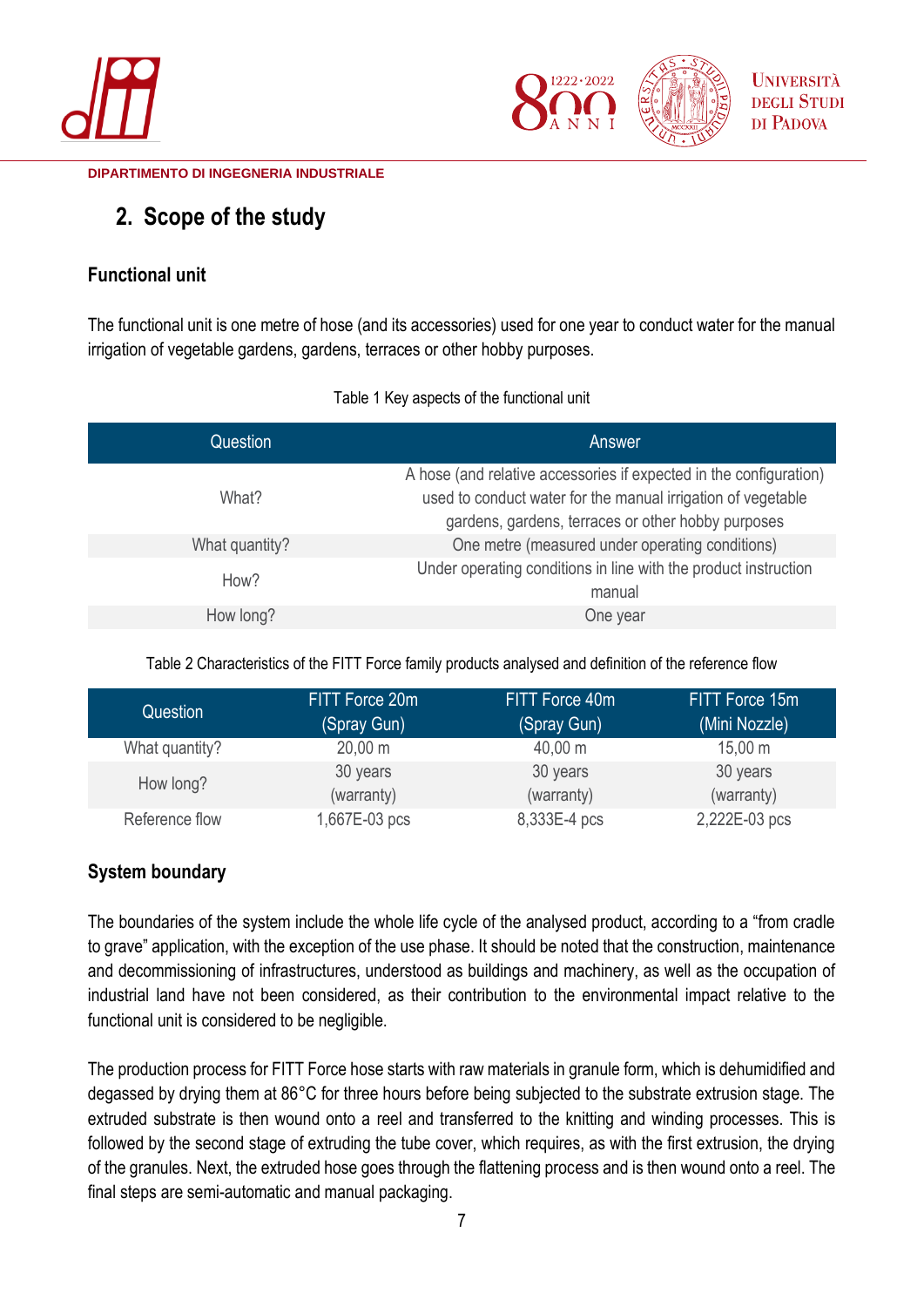



The following flows/processes were considered in conducting the study:

- Upstream: production process and transport of raw materials used (including accessories), production process and disposal of the packaging used for their transport, production process of the electricity purchased from the grid, natural gas supply process;
- Core: production of electricity and cooling energy through the trigeneration plant, air emissions from the production process, management of the waste generated during production, production and disposal of auxiliary materials used in production, withdrawal and discharge of water resources, consumption associated with internal handling and other auxiliary activities;
- Downstream: distribution of the finished product, disposal of the product and its packaging.



Figure 1 Diagram of the production process for FITT Force family products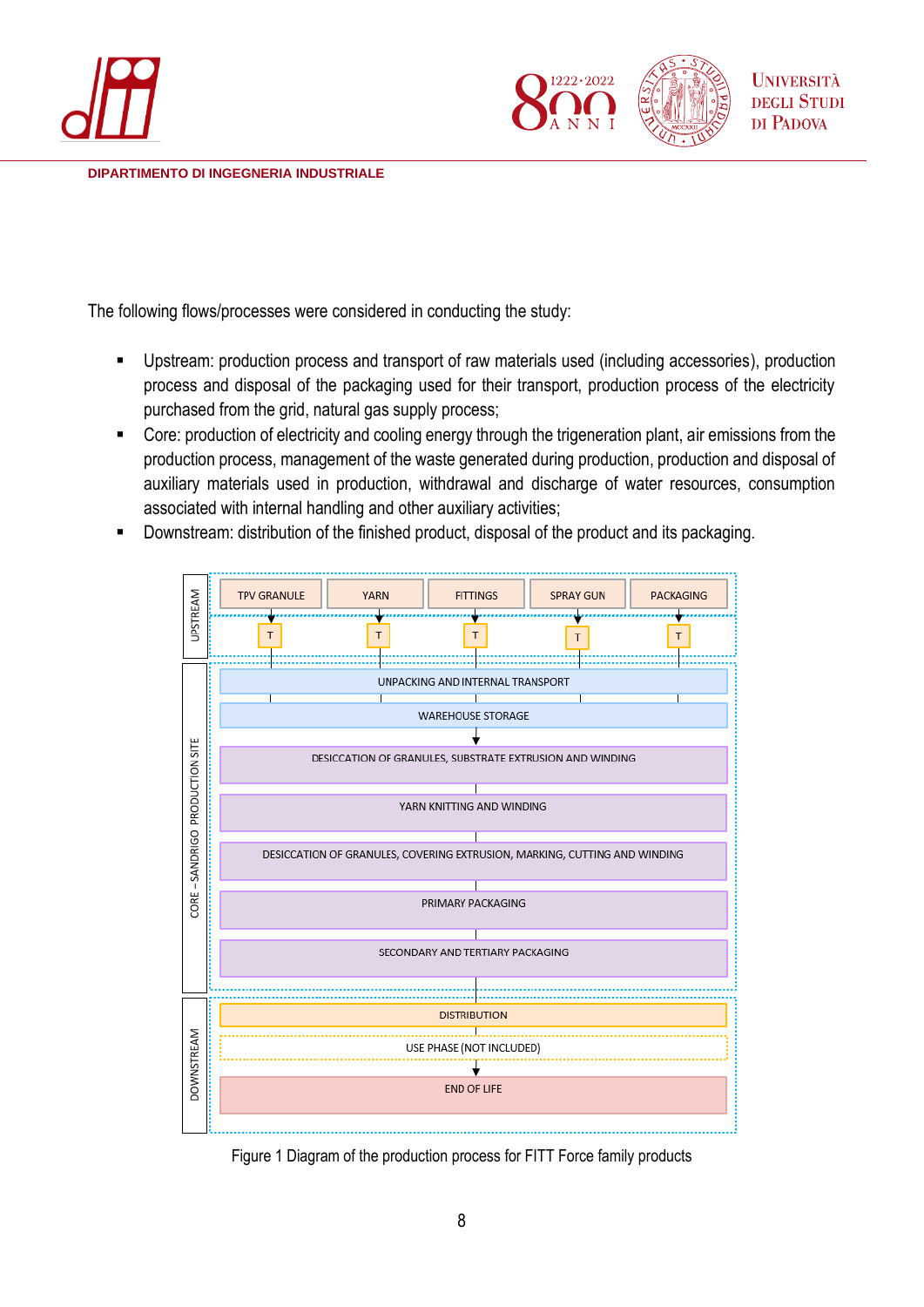



### <span id="page-8-0"></span>**Cut off criteria**

The criterion chosen for the initial inclusion of inputs and outputs is based on the definition of a 1% cut-off level, both in terms of mass, energy and environmental significance. This means that a process has been neglected if it is responsible for less than 1% of the total mass, primary energy and impact. However, all processes for which data are available have been taken into account, even if they contribute less than 1%. Consequently, this threshold value has been used to avoid collecting unknown data, but not to disregard data that are already available. This choice is confirmed by similar LCA studies reported in the literature (Humbert et al., 2009).

### <span id="page-8-1"></span>**Assumptions and limitations**

For the conduction of this study, reference was made to primary data, where available. Where access to this type of data was not possible, datasets from the Ecoinvent v3.5 database (Frischknecht, 2005) were used as reference.

The following were excluded from this study: the construction, maintenance and decommissioning of infrastructure, i.e. machinery and buildings, and the occupation of industrial land (if this information was not already present in the dataset used).

FITT Force was produced on a pilot basis only in 2019, entering full production (in PET yarn configuration) in 2020. The subject of this study refers to the product with PP yarn, which was produced at pilot level in 2020 and will enter full production in 2021. In order to guarantee the robustness of the study, general plant data (plant energy profile, general consumption, waste generated, water consumption) for the whole 2019 were taken as reference, while for specific energy and material consumption of the production line, data collected in the period January – August 2020 were used. Information such as composition and origin of materials, accessories, packaging and distribution scenario is specific to FITT Force. For the definition of the characteristics of the products, reference was made to the BOMs for the year 2020.

The packaging of incoming raw materials has been modelled precisely for granules and accessories, while the packaging in which the materials for packaging the finished product arrive at the plant has been omitted. A proxy dataset was considered for modelling the dyes used in the granule production process. This assumption proved to be irrelevant in the light of the results of the contribution analysis.

At the Sandrigo plant there is no accurate monitoring of the consumption of the refrigeration system supporting the trigeneration plant. An efficiency equivalent to the system in use at the Fara Vicentino plant was therefore considered, for which energy consumption profiles are available. This assumption is based on the technical characteristics of the two plants, which use the trigeneration plant as the main source and the refrigeration machine as support. The consumption profiles of the two machines were considered to be similar as the operating temperatures are comparable. A sensitivity analysis was carried out on the consumption of refrigeration energy, which showed no significant variations (a 20% increase in consumed refrigeration energy is associated with a maximum variation of 2%).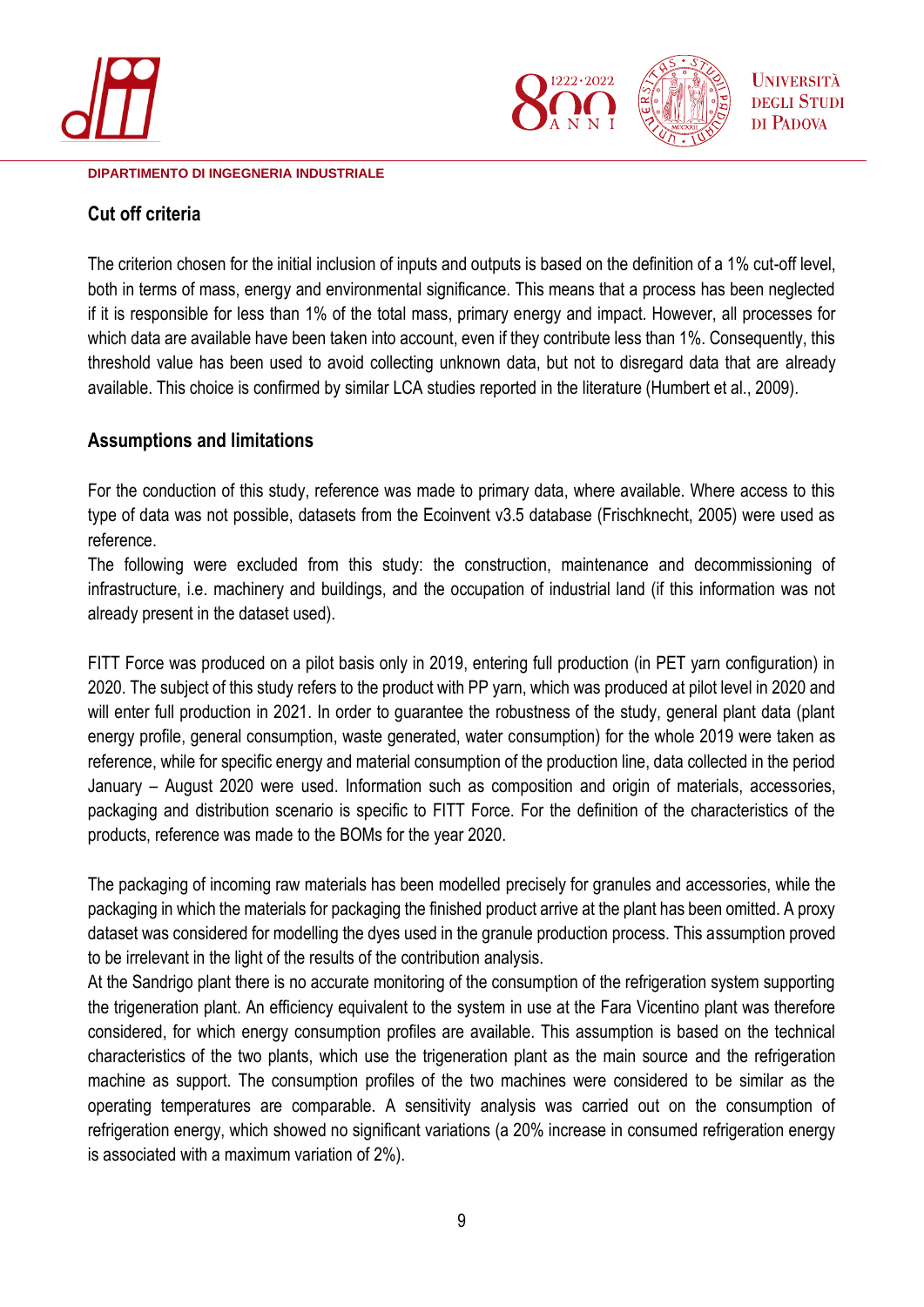



General consumption has been modelled on the basis of data for the year 2019. This assumption is considered valid, as the contribution of this item is always less than 4% and in 2020 there are no changes in the activities taking place at the plant that would lead to significant changes.

# <span id="page-9-0"></span>**3. Life Cycle Inventory Analysis**

# <span id="page-9-1"></span>**Data collection procedures**

The information- gathering phase was carried out by preparing a sheet collecting input and output data, in terms of mass and energy consumption and emissions in the various environmental compartments for the product analysed.

The data collection sheet was verified and checked by means of mass balance and by reporting any inconsistencies, which were clarified and resolved.

In the choice of data to be used for the LCA study, priority was given to primary data. In particular, the following primary data were used:

- The transport of input materials for the production of the analysed products, as well as auxiliary materials such as accessories and packaging;
- Waste produced during the manufacture of the products analysed (quantity and type) and raw materials used (quantity and type). In particular, process efficiencies (and the related waste generated) are inferred from the ratio between finished product and quantity of discarded hose, data collected on a monthly basis by the company;
- **.** The production process of the starting granules and yarn conducted by the suppliers (material composition, energy consumption);
- The hose extrusion and knitting process at the Sandrigo plant (mass balance, energy consumption and emissions).

The following information has been extracted from specific documents (shown below in brackets) and relates to the products analysed:

- Chemical composition of the raw materials used (bill of materials, technical and safety data sheets, data from suppliers):
- Weights and composition of accessories and packaging materials (accessories design documents and bill of materials).

Where no primary data or models were available for the calculation of such data, secondary data obtained through consultation of internationally recognised databases were used, favouring the use of the most up-todate ones where possible. In particular, secondary data concern:

- Vehicle combustion processes: emissions, maintenance, road use, fuel consumption (Ecoinvent version) 3.5 data sets)
- Electricity: production processes, distribution network (Ecoinvent 3.5 data sets)
- The productions of the materials used (Ecoinvent 3.5 data sets with the exception of Polyoxymetylene used for an accessory, which has been characterised using the specific Industry Data 2.0 database).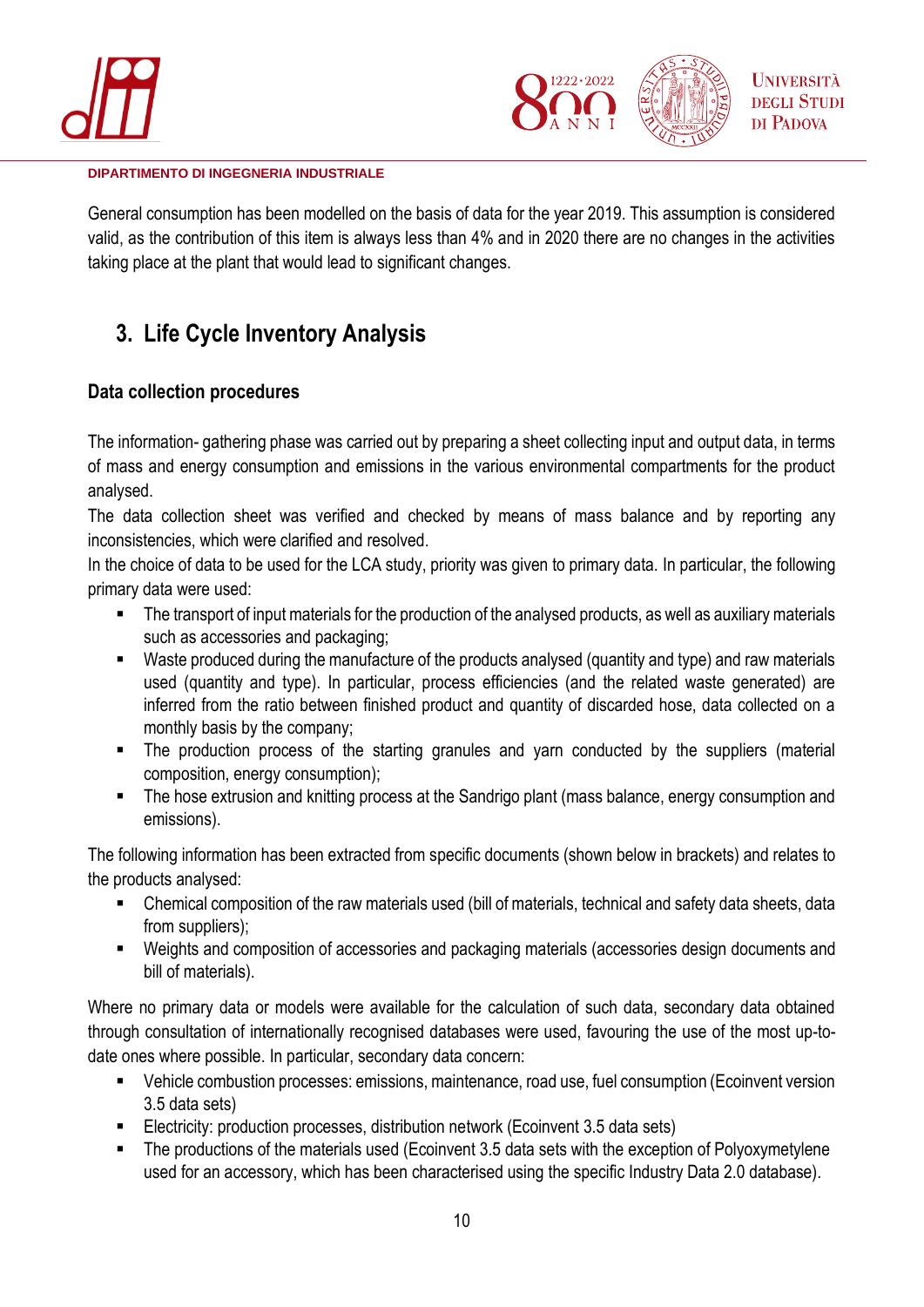



## <span id="page-10-0"></span>**Product bill of materials**

[information is omitted for confidentiality reasons]

# <span id="page-10-1"></span>**Description of the unit processes**

[information is omitted for confidentiality reasons]

# <span id="page-10-2"></span>**Allocation principles and procedures**

The need to allocate flows in and out of a product system between the system itself and other external systems maya rise in two cases (Nicholson, et al. 2009) (Toniolo, et al. 2017):

- In the case of simultaneous products, i.e. in the case of production of products and co-products (coproduct allocation);
- In the case of subsequent products, i.e. in the case of materials entering a recycling process (end of life allocation/allocation procedure of reuse, recycling, recovery).

In general, almost all industrial processes produce more than one product or recycle waste (Frischknecht 2005). In order to ensure homogeneity in the application of the allocation procedures within the study, the mass of the processed material was chosen as the physical criterion. This choice was considered appropriate as it is considered that the material/energy flows to be allocated (e.g. quantity of waste, packaging materials, energy consumption for handling) are more influenced by mass than by other physical quantities (volume, length).

In this study, the allocation interpreted as "end of life allocation" was applied for the following flows:

■ For the waste streams generated at FITT's plants and destined for recycling operations, the impacts associated only with the transport of the waste itself were considered, in line with the end of life allocation methodology called "cut-off" or "recycled content" (Toniolo et al., 2017). Similarly, the same principle was adopted for the characterisation of the finished product stream sent to recycling operations.

Within this study, the procedure of "co-product allocation" (based on mass compared to the total plant production) was adopted to allocate the following impacts:

■ Sandrigo plant. The following plant consumptions have been broken down: electricity consumption for general services (such as compressors, pumps and offices), water withdrawals and discharges, diesel consumption, consumption of lubricants, solvents and steel, as well as waste transport and disposal (such as lubricating oils, absorbent materials, steel).

The allocation procedure was also used for the allocation between thermal and electrical energy of the impacts resulting from the cogeneration process.

## <span id="page-10-3"></span>**Data quality assessment**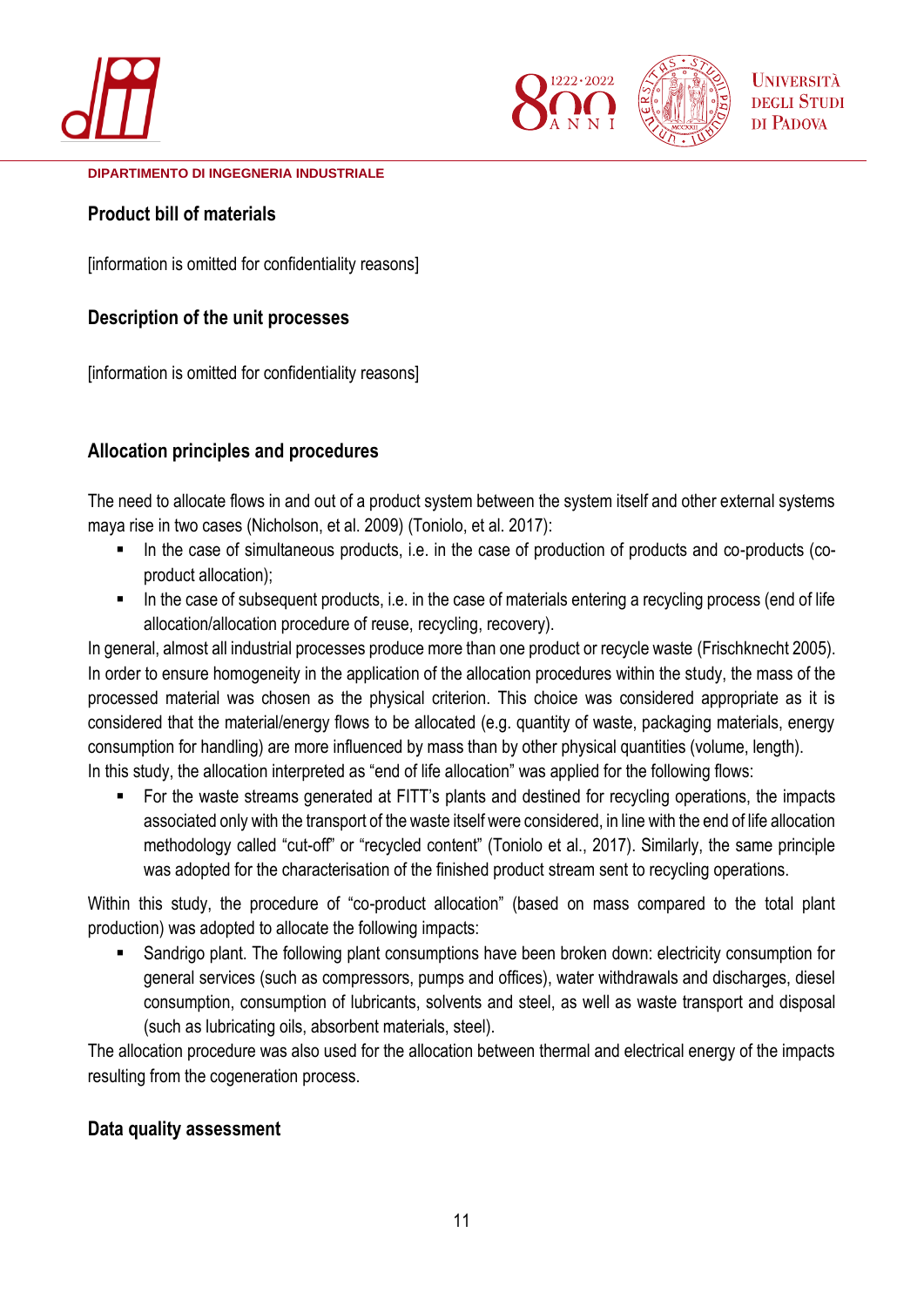



The quality level of the study data was calculated using the formula provided by the PEFCR Guidance (European Commission 2018) which takes into account the weighted average of 4 quality parameters:

- Ter Technological representativeness: the degree to which the data refer to the technology that is actually used in the process under consideration.
- Gr Geographic representativeness: the degree to which the data relate to the actual geographical location in which the processes take place.
- Tir Temporal representativeness: the degree to which data relate to a time frame as current as possible.
- P Accuracy/Uncertainty: the degree to which data are statistically representative of the processes to which they relate. This principle is ensured by conducting an uncertainty analysis, which assesses the influence of statistical variability in the data on the results of the study.

The calculation was applied to all the contributions that make up the life cycle of the three products, which are: granule, yarn, spray gun, other accessories, primary packaging, other packaging, transport of raw materials, electrical energy, cooling energy, production waste management, other production's consumption, distribution, waste transport and end of life. In accordance with the requirements of PEFCR Guidance v. 6.3, once the most relevant processes had been identified, a score was assigned to each of them for the four parameters (on a scale from 1 to 5, where 1 corresponds to maximum representativeness). For the products analysed, the overall score is 2, which is "good".

# <span id="page-11-0"></span>**4. Life Cycle Impact Assessment**

The impact assessment phase involves the use of the results obtained in the previous inventory analysis phase to define the potential impacts that the system under investigation may have on the environment. In accordance with ISO 14040 and ISO 14044 Standards, the assessment phase in this study is limited to the mandatory elements, i.e. the definition of the impact categories, classification and characterisation. It should be noted that, as required by the Reference Standards for conducting LCA studies, the results of the impact assessment are relative expressions and do not include considerations of exceedances of thresholds, safety margins or risks.

The results are presented according to the following life cycle phases:

- **EXECT:** Raw materials (Granules and Yarn): includes all processes for the production of granules and yarn, as well as the packaging used for their input transport;
- **Raw materials (Accessories):** includes all impacts associated with the production of fittings and guns, as well as the packaging used for their input transport;
- **Raw materials (Packaging):** includes all impacts associated with the production of the final product packaging;
- **Transport:** includes the transport activities of raw materials that take place throughout the life cycle and the distribution of the finished product;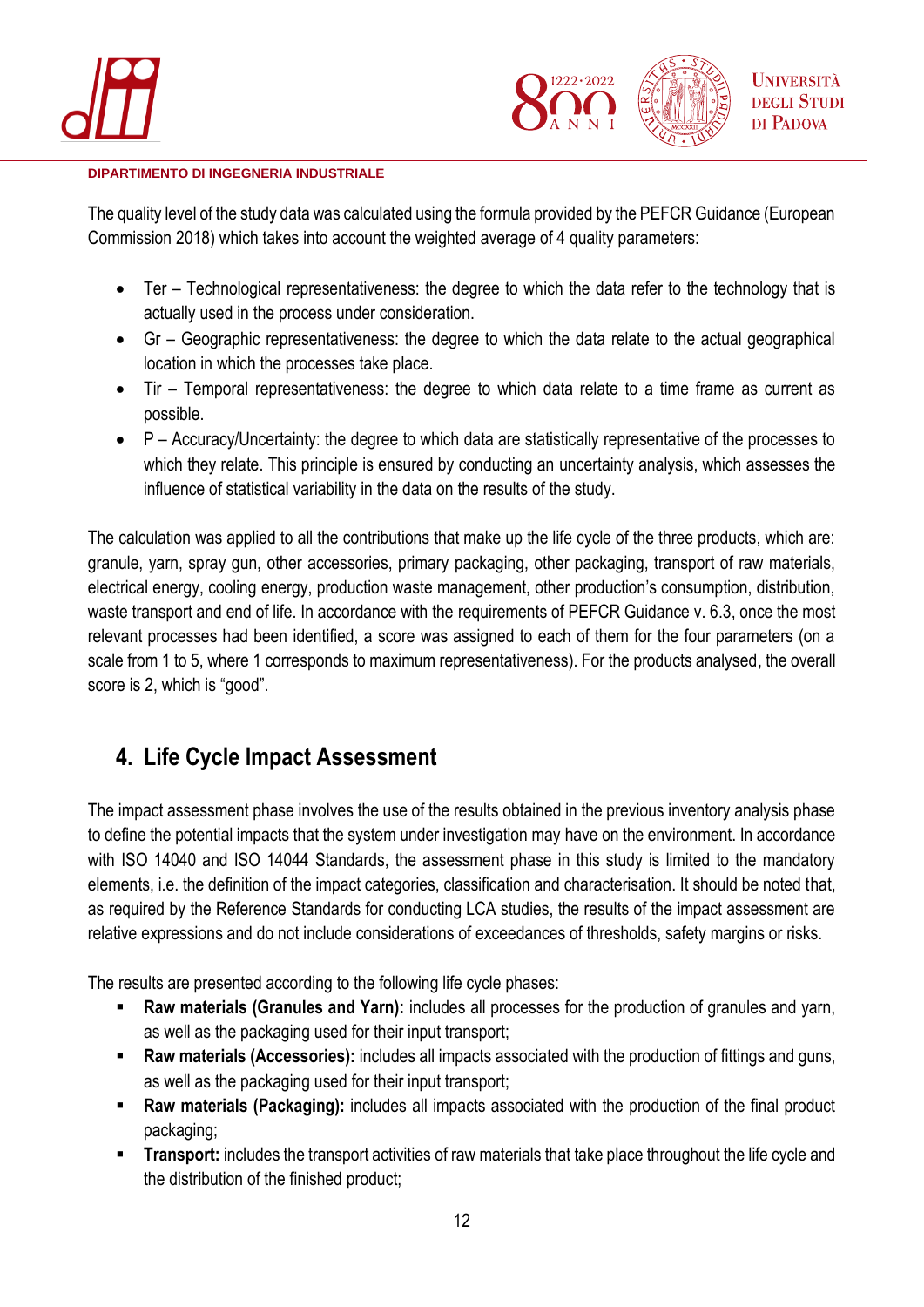



- **Production processes:** this category includes all impacts due to the transformations that take place within the plant, such as energy consumption, waste management, emissions and plant consumption;
- **End of life:** this category covers the end of life of the product and its accessories and packaging, including transport operations.

The analysis of the relationships between the inventory analysis and the impact assessment results is addressed in the analysis of the contributions reported in the interpretation of results section.

## <span id="page-12-0"></span>**Impact Categories**

The methodology chosen to assess the potential environmental impacts of the product under study was created in such a way as to include the impact categories classified as *"Core environmental impact indicators"* by the Standard EN 15804 (CEN, 2019). This choice was made in order to ensure consistency between the different studies that the company has carried out and will carry out in the current year for its other products, some of which are aimed at obtaining EPDs. The impact categories analysed are those foreseen by the EN15804+A2 Standard and are listed below:

- Depletion of abiotic resources-elements (kg Sb equiv.) and Depletion of abiotic resources-fossil fuels (MJ). These impact categories concern the protection of human wellbeing, human health and ecosystem health, and the extraction of minerals and fossil fuels.
- Acidification (mol H+ equiv.). This impact category covers acidifying substances that cause a wide range of impacts on soil, groundwater, surface water, organisms, ecosystems and materials.
- Ozone depletion (kg CFC 11 equiv.). This category covers stratospheric ozone depletion, which can have harmful effects on human health, animal health, terrestrial and aquatic ecosystems, biochemical cycles and materials.
- Climate change (kg CO<sub>2</sub> equiv.). Climate change can cause adverse effects on ecosystem health, human health and material wellbeing. Climate change is linked to greenhouse gas emissions into the air.
- **Eutrophication aquatic freshwater (kg PO<sub>4</sub>3- equiv), Eutrophication aquatic marine (kg N equiv)** and Eutrophication terrestrial (mol N equiv). Eutrophication includes all impacts due to excessive levels of macronutrients in the environment caused by nutrient emissions to air, water and soil.
- Photochemical ozone formation (kg NMVOC eq.). Photochemical ozone formation is the formation of reactive substances (mainly ozone) that are harmful to human health and ecosystems and can also damage crops. This problem is also referred to as 'summer smog'. Winter smog does not fall under this category.
- Water use (m<sup>3</sup> world eq. deprived.) This indicator assesses the potential for deprivation of the water resource, both for humans and ecosystems, based on the assumption that the less water remains available, the more likely it is that an additional user, be it human or an ecosystem, will be deprived of it (Boulay et al., 2016).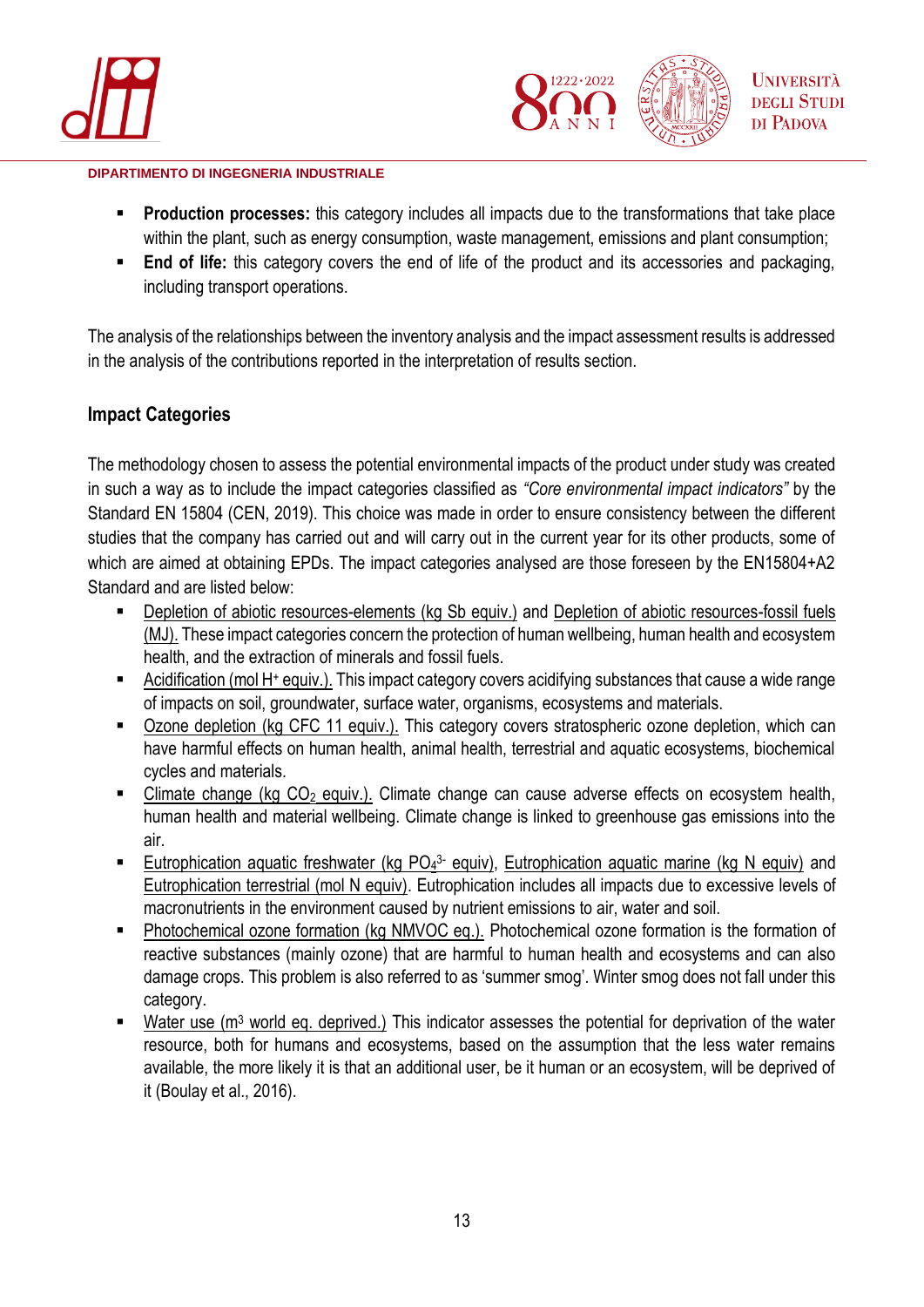







Figure 3 Graphical Impact Assessment Results for FITT Force 20m (Spray Gun)

Table 12 Assessment of impacts (related to the functional unit) by life cycle phases for FITT FORCE 20 m (Spray Gun)

| Impact<br>Category                      | Unit of<br><b>Measurement</b> | <b>Total</b> | Raw<br><b>Materials</b> | Accessories | Packaging | Transport | Production | End of<br>Life |
|-----------------------------------------|-------------------------------|--------------|-------------------------|-------------|-----------|-----------|------------|----------------|
| Climate change                          | kg CO <sub>2</sub> eq         | 1,54E-2      | 5,43E-3                 | 2,23E-3     | 4,13E-4   | 2,48E-3   | 1,08E-3    | 3,80E-3        |
| Ozone<br>depletion                      | kg CFC11 eq                   | 1,66E-9      | 6,18E-10                | 1,39E-10    | 1,06E-10  | 5,72E-10  | 1,42E-10   | 7,89E-<br>11   |
| Acidification                           | mol H+ eq                     | 7,29E-5      | 3,09E-5                 | 9,44E-6     | 4,63E-6   | 1,88E-5   | 6,46E-6    | 2,70E-6        |
| Eutrophication<br>aquatic<br>freshwater | kg P eq                       | 2,68E-6      | 1,38E-6                 | 4,89E-7     | 4,37E-7   | 2,05E-7   | 1,58E-7    | 1,76E-8        |
| Eutrophication<br>aquatic marine        | kg N eq                       | 1,78E-5      | 4,94E-6                 | 1,67E-6     | 1,75E-6   | 6,78E-6   | 8,31E-7    | 1,78E-6        |
| Eutrophication<br>terrestrial           | mol N eq                      | 1,96E-4      | 5,63E-5                 | 1,68E-5     | 1,40E-5   | 7,46E-5   | 2,21E-5    | 1,19E-5        |
| Photochemical<br>ozone formation        | kg NMVOC<br>eq                | 5,93E-5      | 2,24E-5                 | 6,86E-6     | 3,34E-6   | 2,03E-5   | 2,33E-6    | 4,02E-6        |
| ADP - mineral<br>and metals             | kg Sb eq                      | 9,31E-8      | 7,20E-8                 | 1,14E-8     | 1,81E-9   | 7,12E-9   | 4,78E-10   | 3,31E-<br>10   |
| ADP - fossil                            | MJ                            | 3,05E-1      | 1,90E-1                 | 4,40E-2     | 1,35E-2   | 3,81E-2   | 1,40E-2    | $5,12E-3$      |
| Water use                               | m3 depriv.                    | 4,77E-3      | 3,10E-3                 | 1,01E-3     | 2,52E-4   | 2,58E-4   | 7,75E-5    | 7,32E-5        |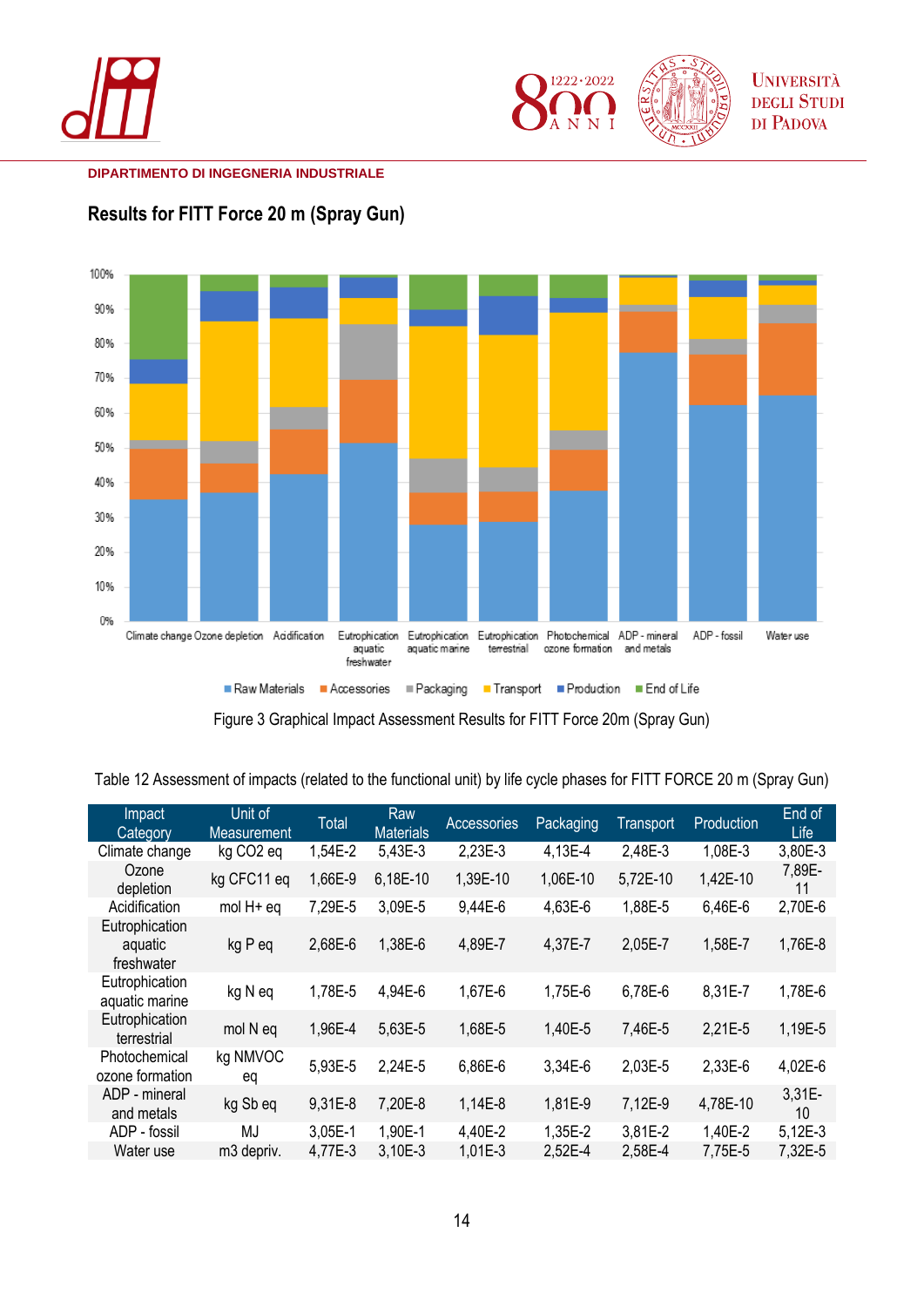





<span id="page-14-0"></span>**Results for FITT Force 40 m (Spray Gun)**

Figure 4 Graphical Impact Assessment Results for FITT Force 40m (Spray Gun)

| Table 3 Assessment of impacts (related to the functional unit) by life cycle phases for FITT FORCE 40 m (Spray Gun) |  |  |  |
|---------------------------------------------------------------------------------------------------------------------|--|--|--|
|---------------------------------------------------------------------------------------------------------------------|--|--|--|

| Impact<br>Category                      | Unit of<br><b>Measurement</b> | <b>Total</b> | Raw<br><b>Materials</b> | Accessories | Packaging | <b>Trasport</b> | Production | End of<br>Life            |
|-----------------------------------------|-------------------------------|--------------|-------------------------|-------------|-----------|-----------------|------------|---------------------------|
| Climate change                          | kg CO <sub>2</sub> eq         | 1,42E-2      | 5,80E-3                 | 1,19E-3     | 2,46E-4   | 2,36E-3         | 1,15E-3    | 3,42E-3                   |
| Ozone<br>depletion                      | kg CFC11 eq                   | 1,56E-9      | 6,59E-10                | 7,39E-11    | 6,00E-11  | 5,45E-10        | 1,52E-10   | 6,75E-<br>11              |
| Acidification                           | mol H+ eq                     | 6,69E-5      | 3,30E-5                 | 5,04E-6     | 2,60E-6   | 1,71E-5         | 6,89E-6    | 2,31E-6                   |
| Eutrophication<br>aquatic<br>freshwater | kg P eq                       | 2,35E-6      | 1,47E-6                 | 2,61E-7     | 2,46E-7   | 1,93E-7         | 1,68E-7    | 1,50E-8                   |
| Eutrophication<br>aquatic marine        | kg N eq                       | 1,58E-5      | 5,27E-6                 | 8,89E-7     | 9,89E-7   | 6,35E-6         | 8,86E-7    | 1,43E-6                   |
| Eutrophication<br>terrestrial           | mol N eq                      | 1,80E-4      | 6,01E-5                 | 8,98E-6     | 7,85E-6   | 6,98E-5         | 2,36E-5    | 1,02E-5                   |
| Photochemical<br>ozone formation        | kg NMVOC<br>eq                | 5,44E-5      | 2,39E-5                 | 3,66E-6     | 1,87E-6   | 1,91E-5         | 2,49E-6    | 3,44E-6                   |
| ADP - mineral<br>and metals             | kg Sb eq                      | 9,15E-8      | 7,68E-8                 | 6,07E-9     | 1,02E-9   | 6,88E-9         | 5,10E-10   | 2,89E-<br>10 <sup>1</sup> |
| ADP - fossil                            | MJ                            | 2,90E-1      | 2,03E-1                 | 2,35E-2     | 7,58E-3   | 3,62E-2         | 1,49E-2    | 4,39E-3                   |
| Water use                               | m3 depriv.                    | 4,37E-3      | 3,31E-3                 | 5,38E-4     | 1,41E-4   | 2,46E-4         | 8,26E-5    | 5,21E-5                   |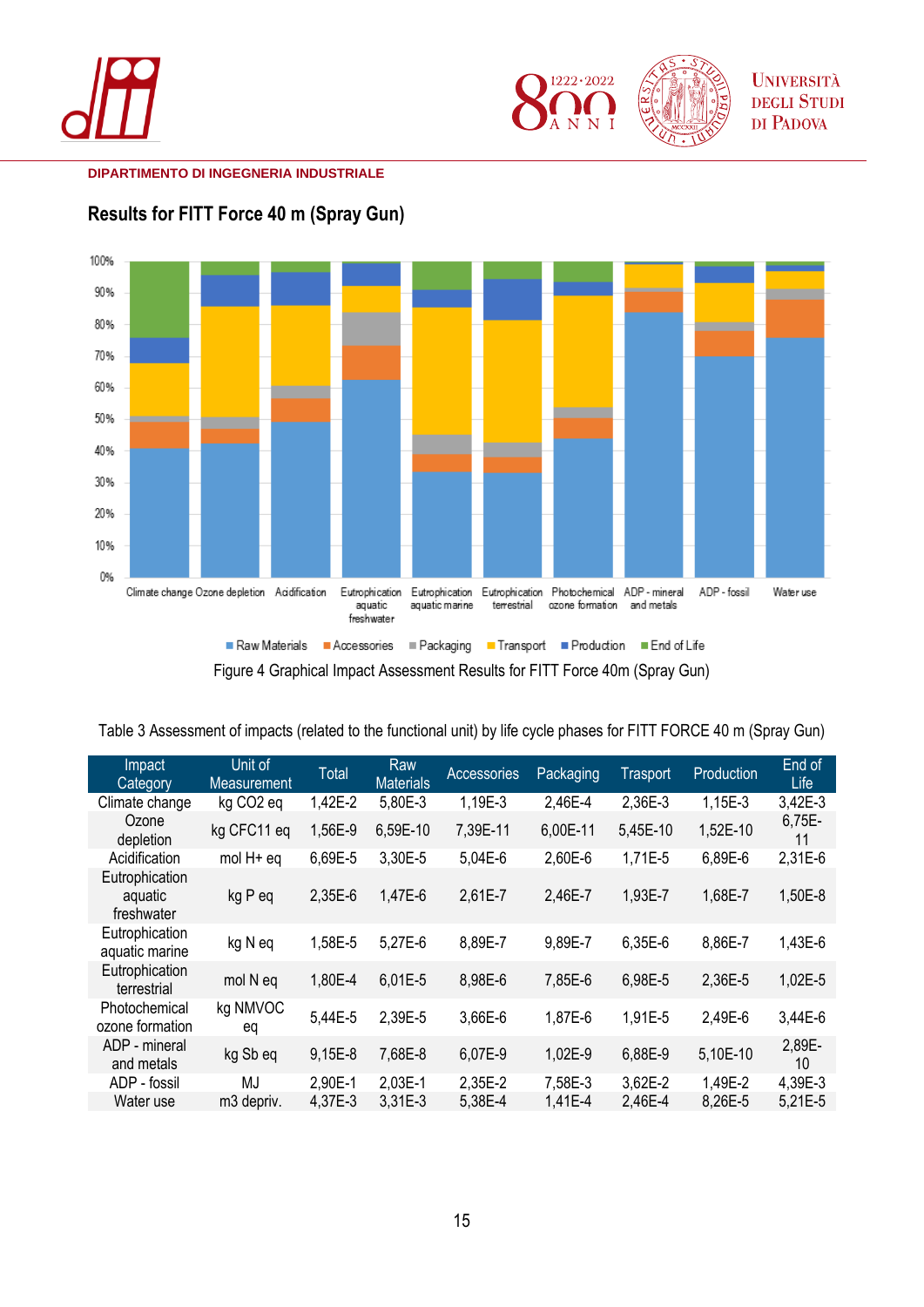





<span id="page-15-0"></span>**Results for FITT Force 15 m (Mini Nozzle)**

Figure 5 Graphical Impact Assessment Results for FITT Force 15m (Mini Nozzle)

Table 14 Assessment of impacts (related to the functional unit) by life cycle phases for FITT FORCE 15m (Mini Nozzle)

| Impact<br>Category                      | Unit of<br>Measurement | <b>Total</b> | Raw<br><b>Materials</b> | <b>Accessories</b> | Packaging | <b>Trasport</b> | Production | End of<br>Life            |
|-----------------------------------------|------------------------|--------------|-------------------------|--------------------|-----------|-----------------|------------|---------------------------|
| Climate change                          | kg CO <sub>2</sub> eq  | 1,48E-2      | 5,43E-3                 | 1,69E-3            | 5,20E-4   | 2,45E-3         | 1,08E-3    | 3,65E-3                   |
| Ozone<br>depletion                      | kg CFC11 eq            | 1,59E-9      | 6,18E-10                | 7,85E-11           | 1,11E-10  | 5,65E-10        | 1,42E-10   | 7,64E-<br>11              |
| Acidification                           | mol H+ eq              | 7,01E-5      | 3,09E-5                 | 6,95E-6            | 4,77E-6   | 1,84E-5         | 6,46E-6    | 2,59E-6                   |
| Eutrophication<br>aquatic<br>freshwater | kg P eq                | 2,56E-6      | 1,38E-6                 | 3,56E-7            | 4,56E-7   | 2,02E-7         | 1,58E-7    | 1,68E-8                   |
| Eutrophication<br>aquatic marine        | kg N eq                | 1,72E-5      | 4,94E-6                 | 1,27E-6            | 1,84E-6   | 6,67E-6         | 8,31E-7    | 1,66E-6                   |
| Eutrophication<br>terrestrial           | mol N eq               | 1,90E-4      | 5,63E-5                 | 1,26E-5            | 1,45E-5   | 7,34E-5         | 2,21E-5    | 1,14E-5                   |
| Photochemical<br>ozone formation        | kg NMVOC<br>eq         | 5,71E-5      | 2,24E-5                 | 5,07E-6            | 3,39E-6   | 2,00E-5         | 2,33E-6    | 3,88E-6                   |
| ADP - mineral<br>and metals             | kg Sb eq               | 8,66E-8      | 7,20E-8                 | 4,98E-9            | 1,85E-9   | 7,05E-9         | 4,78E-10   | 3,20E-<br>10 <sup>1</sup> |
| ADP - fossil                            | MJ                     | 2,94E-1      | 1,90E-1                 | 3,31E-2            | 1,42E-2   | 3,76E-2         | 1,40E-2    | 4,96E-3                   |
| Water use                               | m3 depriv.             | 4,47E-3      | 3,10E-3                 | 7,30E-4            | 2,38E-4   | 2,55E-4         | 7,75E-5    | 6,42E-5                   |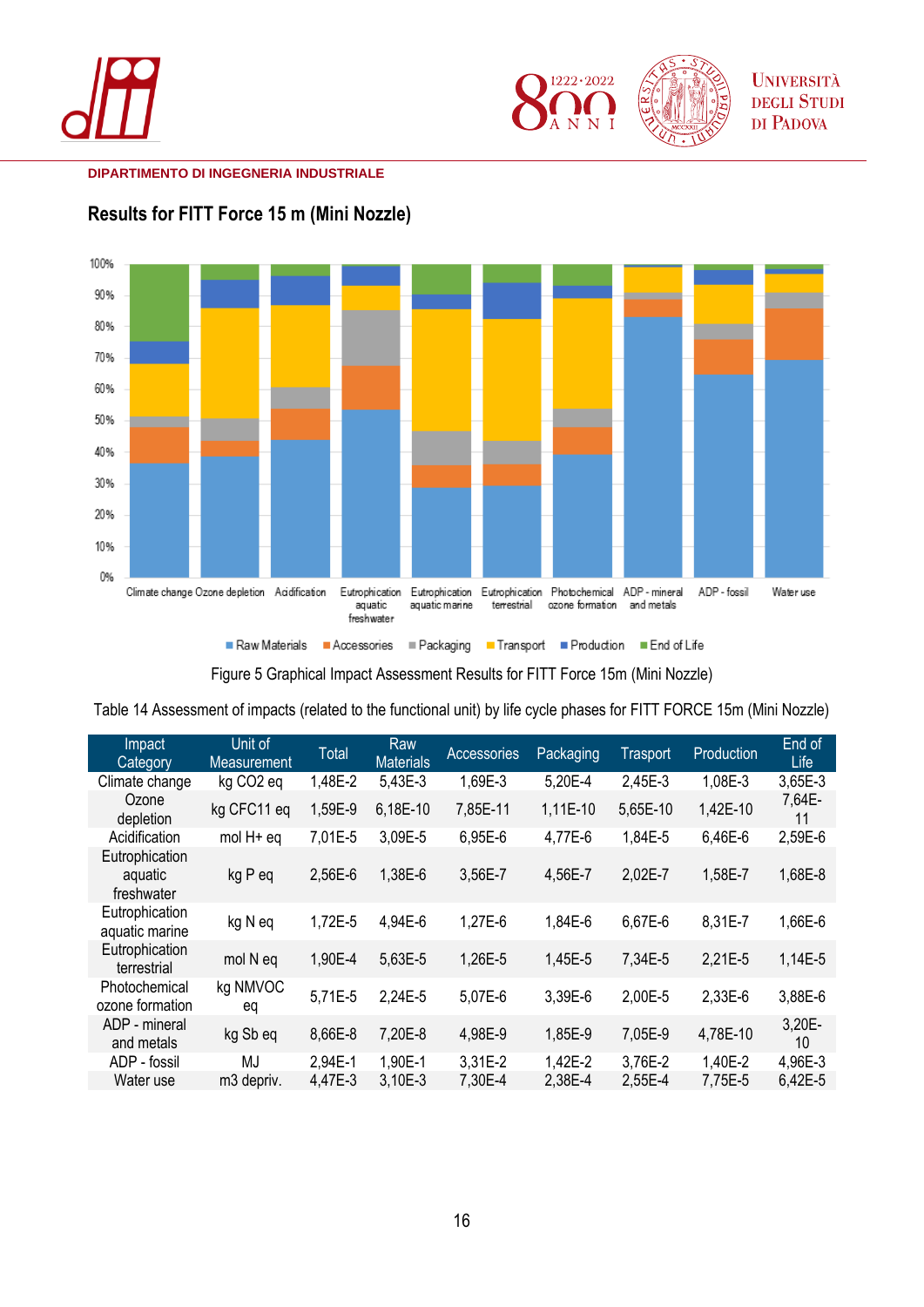



# <span id="page-16-0"></span>**5. Life Cycle Interpretation**

In relation to what is defined in the reference standards (ISO 2006a, b) the life cycle interpretation phase consists of analysing the results of the inventory analysis (LCI) and impact assessment (LCIA), including several elements:

- identification of the significant factors;
- evaluation:
- conclusions, limitations, recommendations.

It is important to note that the LCIA results are based on a relative approach and refer to potential environmental impacts.

The study was carried out in order to identify the operations and specific activities with the greatest environmental impact for the product system studied.

As required by the reference standards (ISO, 2006a,b), it should be pointed out that in relation to the objective of the study, the unit chosen proved to be appropriate for the system studied, since it made it possible to identify the operations and specific activities with the greatest environmental impact for the product system studied. The criteria defined for the evaluation of data quality were consistently met. In the light of these considerations, the different elements of the interpretation phase are analysed below.

# <span id="page-16-1"></span>**Contribution analysis**

In order to facilitate the interpretation of the results obtained, a detailed analysis of the potential environmental impacts is given below, in order to identify the most relevant processes/materials.

| Contribution                   | change<br>Climate | Ozone depletion | Acidification | aquatic freshwater<br>Eutrophication | aquatic marine<br>Eutrophication | Eutrophication<br>terrestrial | formation<br>Photochemical<br>ozone <sup>-</sup> | and<br>- mineral<br>metals<br><b>ADP</b> | fossil<br>$\mathbf{L}$<br><b>ADP</b> | Water use |
|--------------------------------|-------------------|-----------------|---------------|--------------------------------------|----------------------------------|-------------------------------|--------------------------------------------------|------------------------------------------|--------------------------------------|-----------|
| Granule                        | 29,8%             | 36,2%           | 37,2%         | 47,9%                                | 23,9%                            | 25,2%                         | 32,8%                                            | 76,9%                                    | 54,6%                                | 51,1%     |
| Yarn                           | 5,4%              | 1,1%            | 5,2%          | 3,4%                                 | 4,0%                             | 3,6%                          | 5,0%                                             | 0,4%                                     | 7,8%                                 | 13,9%     |
| <b>Dyes</b>                    | 0,0%              | 0,0%            | 0,0%          | 0,0%                                 | 0,0%                             | 0,0%                          | 0,0%                                             | 0,0%                                     | 0,0%                                 | 0,0%      |
| Spray Gun                      | 10,2%             | 5,9%            | 9,0%          | 11,9%                                | 6,4%                             | 5,8%                          | 7,9%                                             | 8,7%                                     | 9,7%                                 | 15,4%     |
| <b>Other Accessories</b>       | 4,3%              | 2,5%            | 4,0%          | 6,3%                                 | 2,9%                             | 2,8%                          | 3,7%                                             | 3,5%                                     | 4,7%                                 | 5,8%      |
| <b>Primary Packaging</b>       | 0,2%              | 0,2%            | 0,4%          | 0,7%                                 | 0,3%                             | 0,3%                          | 0,3%                                             | 0,1%                                     | 0,4%                                 | 0,7%      |
| Other Packaging                | 2,4%              | 6,2%            | 6,0%          | 15,6%                                | 9,6%                             | 6,8%                          | 5,3%                                             | 1,9%                                     | 4,0%                                 | 4,6%      |
| Raw Material Transport         | 10,3%             | 22,0%           | 17,3%         | 4,9%                                 | 24,8%                            | 24,8%                         | 22,3%                                            | 4,8%                                     | 8,0%                                 | 3,4%      |
| Electricity                    | 5,1%              | 6,6%            | 8,1%          | 5,4%                                 | 3,6%                             | 10,2%                         | 2,9%                                             | 0,2%                                     | 3,8%                                 | 1,6%      |
| <b>Refrigeration Energy</b>    | 1,8%              | 1,9%            | 0,7%          | 0,4%                                 | 1,0%                             | 1,0%                          | 1,0%                                             | 0,3%                                     | 0,8%                                 | 0,0%      |
| Waste Management<br>Production | 0.0%              | 0,0%            | 0,0%          | 0,0%                                 | 0,0%                             | 0,0%                          | 0,0%                                             | 0,0%                                     | 0,0%                                 | 0,0%      |

Table 15 Analysis of relevant contributions for FITT FORCE 20 m (Spray Gun)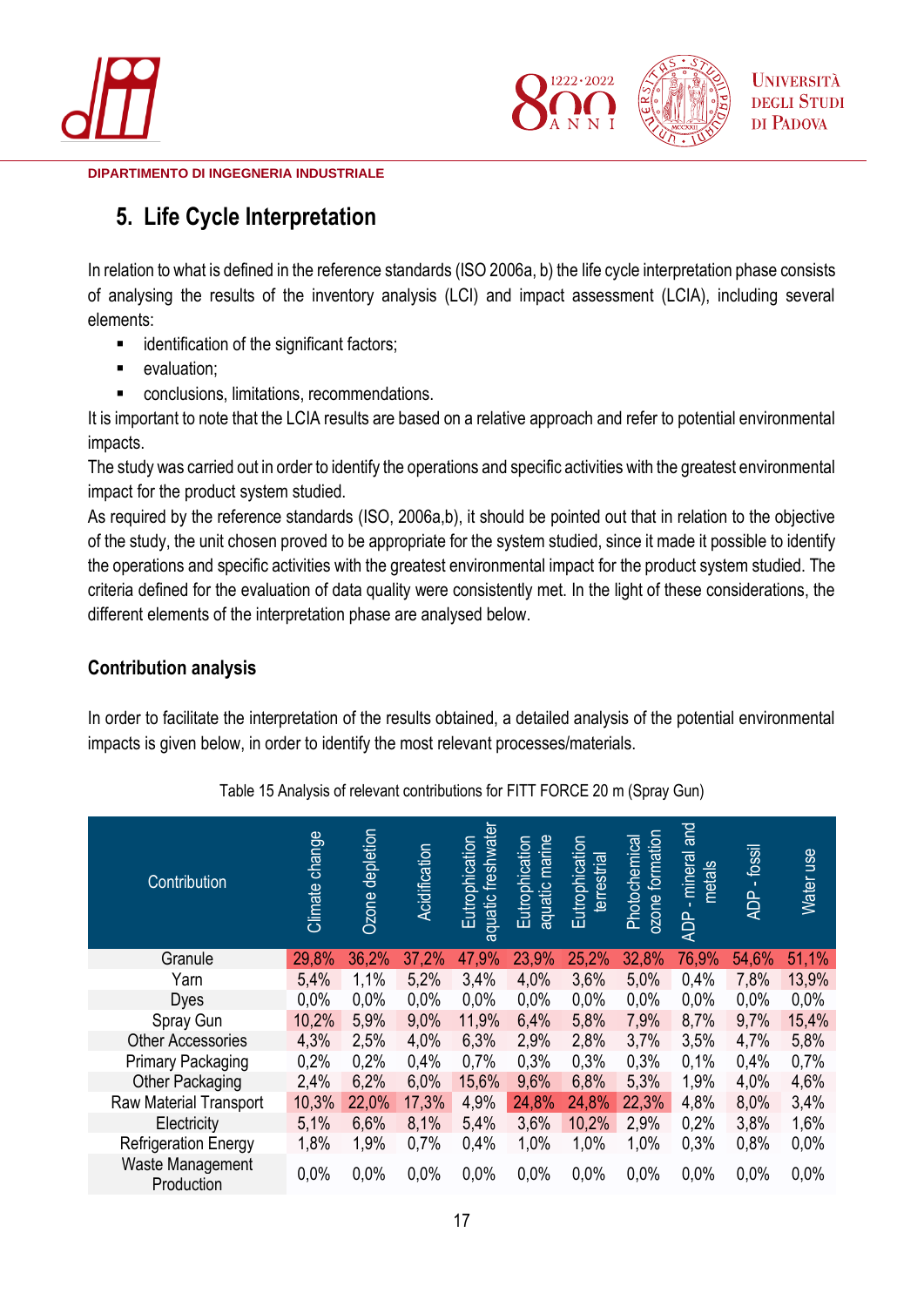





| Contribution                           | Climate change | Ozone depletion | Acidification | freshwater<br>Eutrophication<br>aquatic | aquatic marine<br>Eutrophication | Eutrophication<br>terrestrial | formation<br>Photochemical<br>ozone | <b>and</b><br>mineral<br>metals<br>×.<br><b>ADP</b> | fossil<br>ADP | Water use |
|----------------------------------------|----------------|-----------------|---------------|-----------------------------------------|----------------------------------|-------------------------------|-------------------------------------|-----------------------------------------------------|---------------|-----------|
| <b>Other Consumption</b><br>Production | 0,1%           | 0,1%            | 0,1%          | 0,1%                                    | 0,1%                             | 0,1%                          | 0,1%                                | 0,0%                                                | 0,1%          | 0,0%      |
| <b>Distribution</b>                    | 5,8%           | 12,6%           | 8,4%          | 2,7%                                    | 13,4%                            | 13,3%                         | 12,0%                               | 2,9%                                                | 4,5%          | 2,0%      |
| Waste Transport                        | 0,0%           | 0,1%            | 0,0%          | 0,0%                                    | 0,1%                             | 0,1%                          | 0,1%                                | 0,0%                                                | 0,0%          | 0,0%      |
| End of Life                            | 24,6%          | 4,7%            | 3,7%          | 0,6%                                    | 10,0%                            | 6,0%                          | 6,7%                                | 0,3%                                                | 1,7%          | 1,5%      |

Table 16 Analysis of relevant contributions for FITT FORCE 40 m (Spray Gun)

|                                                                                                                | 59,6% |
|----------------------------------------------------------------------------------------------------------------|-------|
| 34,6%<br>41,1%<br>43,3%<br>58,3%<br>28,6%<br>29,2%<br>38,1%<br>83,5%<br>Granule<br>61,4%                       |       |
| 6,3%<br>1,2%<br>6,0%<br>4,8%<br>4,1%<br>5,8%<br>4,2%<br>0,4%<br>8,7%<br>Yarn                                   | 16,2% |
| 0,0%<br>0,0%<br>0,0%<br>0,0%<br>0,0%<br>0,0%<br>0,0%<br>0,0%<br>0,0%<br><b>Dyes</b>                            | 0,0%  |
| 5,9%<br>3,3%<br>5,2%<br>3,4%<br>4,6%<br>7,3%<br>3,9%<br>4,7%<br>5,5%<br>Spray Gun                              | 9,0%  |
| 1,8%<br>2,5%<br>1,4%<br>2,3%<br>3,8%<br>1,6%<br>2,1%<br>1,9%<br>2,6%<br><b>Other Accessories</b>               | 3,4%  |
| 0,2%<br>0,2%<br>0,1%<br>0,1%<br>0,2%<br>0,2%<br>0,2%<br><b>Primary Packaging</b><br>0,4%<br>0,0%               | 0,4%  |
| 1,6%<br>3,7%<br>10,1%<br>6,1%<br>4,2%<br>3,2%<br>3,7%<br>1,1%<br>2,4%<br>Other Packaging                       | 2,8%  |
| 11,3%<br>24,0%<br>8,5%<br>23,7%<br>17,8%<br>5,6%<br>27,5%<br>26,5%<br>5,0%<br><b>Raw Material Transport</b>    | 3,8%  |
| Electricity<br>5,9%<br>7,4%<br>4,3%<br>11,8%<br>4,2%<br>9,5%<br>6,6%<br>3,3%<br>0,2%                           | 1,9%  |
| 1,2%<br>1,2%<br>1,2%<br>0,9%<br><b>Refrigeration Energy</b><br>2,1%<br>2,2%<br>0,8%<br>0,4%<br>0,5%            | 0,0%  |
| Waste Management<br>0,0%<br>0,0%<br>0,0%<br>0,0%<br>0,0%<br>0,0%<br>0,0%<br>0,0%<br>0,0%<br>Production         | 0,0%  |
| <b>Other Consumption</b><br>0,1%<br>0,1%<br>0,1%<br>0,1%<br>0,1%<br>0,1%<br>0,1%<br>0,0%<br>0,1%<br>Production | 0,0%  |
| 5,4%<br>11,3%<br>7,8%<br>2,6%<br>12,7%<br>12,2%<br>11,1%<br><b>Distribution</b><br>2,5%<br>4,0%                | 1,8%  |
| 0,0%<br>0,1%<br>0,0%<br>0,1%<br>0,1%<br>0,1%<br><b>Waste Transport</b><br>0,0%<br>0,0%<br>0,0%                 | 0,0%  |
| End of Life<br>24,1%<br>4,3%<br>3,4%<br>0,6%<br>9,0%<br>1,2%<br>5,6%<br>6,3%<br>1,5%<br>0,3%                   |       |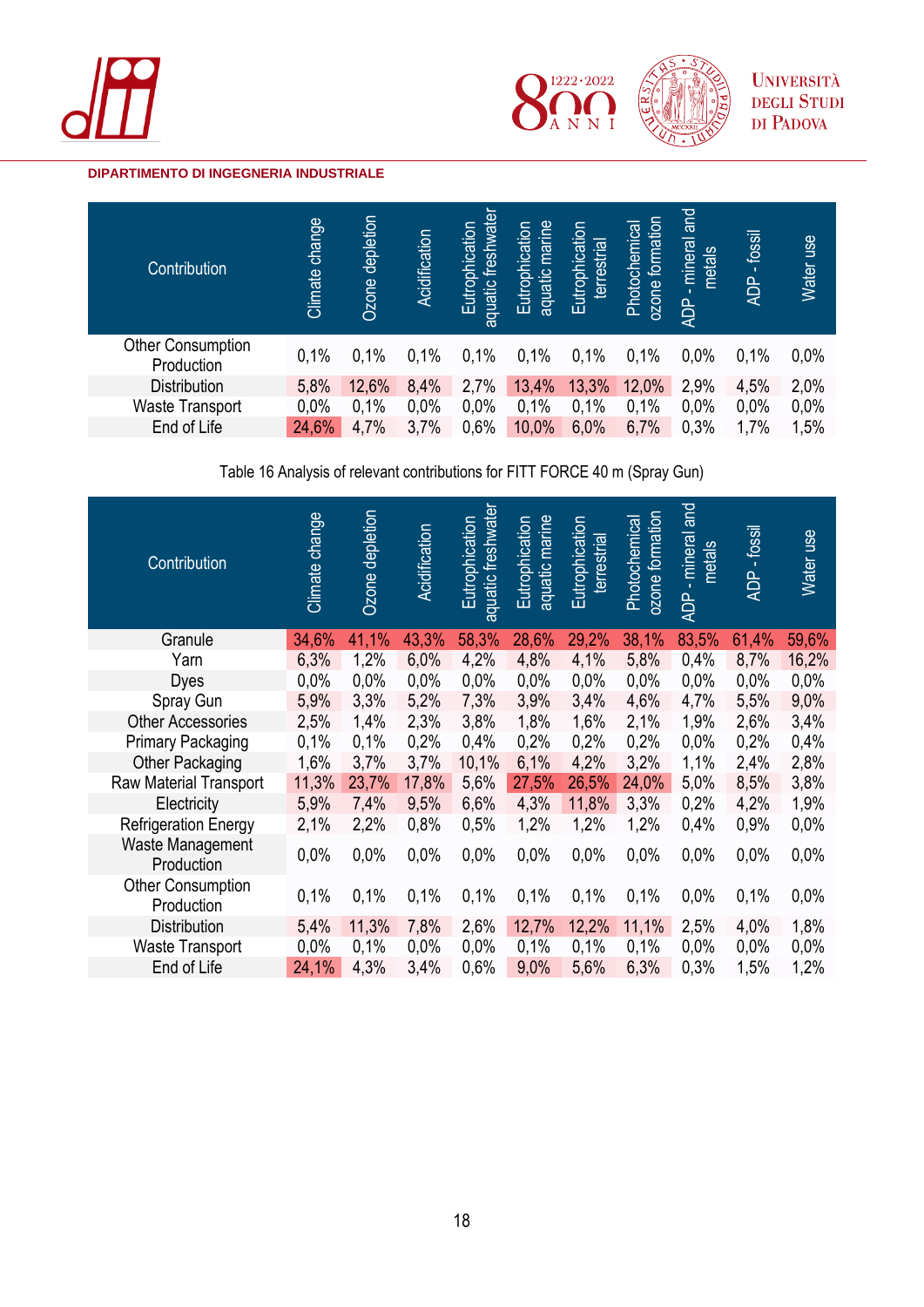



| Contribution                    | Climate change | Ozone depletion | Acidification | aquatic freshwater<br>Eutrophication | aquatic marine<br>Eutrophication | Eutrophication<br>terrestrial | ozone formation<br>Photochemical | ADP - mineral and<br>metals | $-$ fossil<br><b>ADP</b> | Water use |
|---------------------------------|----------------|-----------------|---------------|--------------------------------------|----------------------------------|-------------------------------|----------------------------------|-----------------------------|--------------------------|-----------|
| Granule                         | 31,0%          | 37,7%           | 38,8%         | 50,1%                                | 24,6%                            | 25,9%                         | 34,0%                            | 82,7%                       | 56,6%                    | 54,6%     |
| Yarn                            | 5,7%           | 1,1%            | 5,4%          | 3,6%                                 | 4,1%                             | 3,7%                          | 5,2%                             | 0,4%                        | 8,1%                     | 14,8%     |
| Dyes                            | 0,0%           | 0,0%            | 0,0%          | 0,0%                                 | 0,0%                             | 0,0%                          | 0,0%                             | 0,0%                        | 0,0%                     | 0,0%      |
| Spray Gun                       | 5,5%           | 1,5%            | 4,4%          | 5,1%                                 | 3,3%                             | 2,8%                          | 3,8%                             | 0,7%                        | 4,7%                     | 8,1%      |
| <b>Other Accessories</b>        | 5,9%           | 3,5%            | 5,5%          | 8,8%                                 | 4,0%                             | 3,8%                          | 5,1%                             | 5,0%                        | 6,5%                     | 8,2%      |
| <b>Primary Packaging</b>        | 0,3%           | 0,1%            | 0,2%          | 0,4%                                 | 0,2%                             | 0,2%                          | 0,2%                             | 0,0%                        | 0,4%                     | 0,3%      |
| <b>Other Packaging</b>          | 3,2%           | 6,9%            | 6,6%          | 17,4%                                | 10,5%                            | 7,4%                          | 5,7%                             | 2,1%                        | 4,4%                     | 5,0%      |
| Raw Material Transport          | 10,7%          | 22,8%           | 17,7%         | 5,1%                                 | 25,4%                            | 25,3%                         | 23,0%                            | 5,1%                        | 8,2%                     | 3,7%      |
| Electricity                     | 5,3%           | 6,8%            | 8,5%          | 5,6%                                 | 3,7%                             | 10,5%                         | 3,0%                             | 0,2%                        | 3,9%                     | 1,7%      |
| <b>Refrigeration Energy</b>     | 1,9%           | 2,0%            | 0,7%          | 0,4%                                 | 1,1%                             | 1,0%                          | 1,0%                             | 0,4%                        | 0,8%                     | 0,0%      |
| Waste Management<br>Production  | 0,0%           | 0,0%            | 0,0%          | 0,0%                                 | 0,0%                             | 0,0%                          | 0,0%                             | 0,0%                        | 0,0%                     | 0,0%      |
| Other Consumption<br>Production | 0,1%           | 0,1%            | 0,1%          | 0,1%                                 | 0,1%                             | 0,1%                          | 0,1%                             | 0,0%                        | 0,1%                     | 0,0%      |
| Distribution                    | 5,9%           | 12,7%           | 8,5%          | 2,7%                                 | 13,4%                            | 13,3%                         | 12,1%                            | 3,0%                        | 4,6%                     | 2,0%      |
| <b>Waste Transport</b>          | 0,0%           | 0,1%            | 0,0%          | 0,0%                                 | 0,1%                             | 0,1%                          | 0,1%                             | 0,0%                        | 0,0%                     | 0,0%      |
| End of Life                     | 24,6%          | 4,7%            | 3,7%          | 0,6%                                 | 9,6%                             | 5,9%                          | 6,7%                             | 0,4%                        | 1,7%                     | 1,4%      |

Table 17 Analysis of relevant contributions for FITT FORCE 15 m (Mini Nozzle)

# <span id="page-18-0"></span>**Sensitivity Analysis**

In order to consolidate the results and conclusions of the LCA study, four sensitivity analyses were carried out:

- 1. Alternative scenario for the destination of FITT Force waste. In the base case production waste is destined for recycling operations, while in the alternative case waste is destined for disposal (landfill/incineration);
- 2. Evaluation of the effect on the final results of a 20% increase in cooling energy consumption;
- 3. In the base case it is assumed that all withdrawn water is discharged, while in the alternative case 20% evaporation is assumed;
- 4. In the base case EURO 3 vehicles are used for the distribution of the finished product, in this sensitivity analysis they are replaced by EURO 4 vehicles.

The results obtained show that the assumptions made do not affect the goodness of the results obtained, with variations always lower (in absolute terms) than 5%.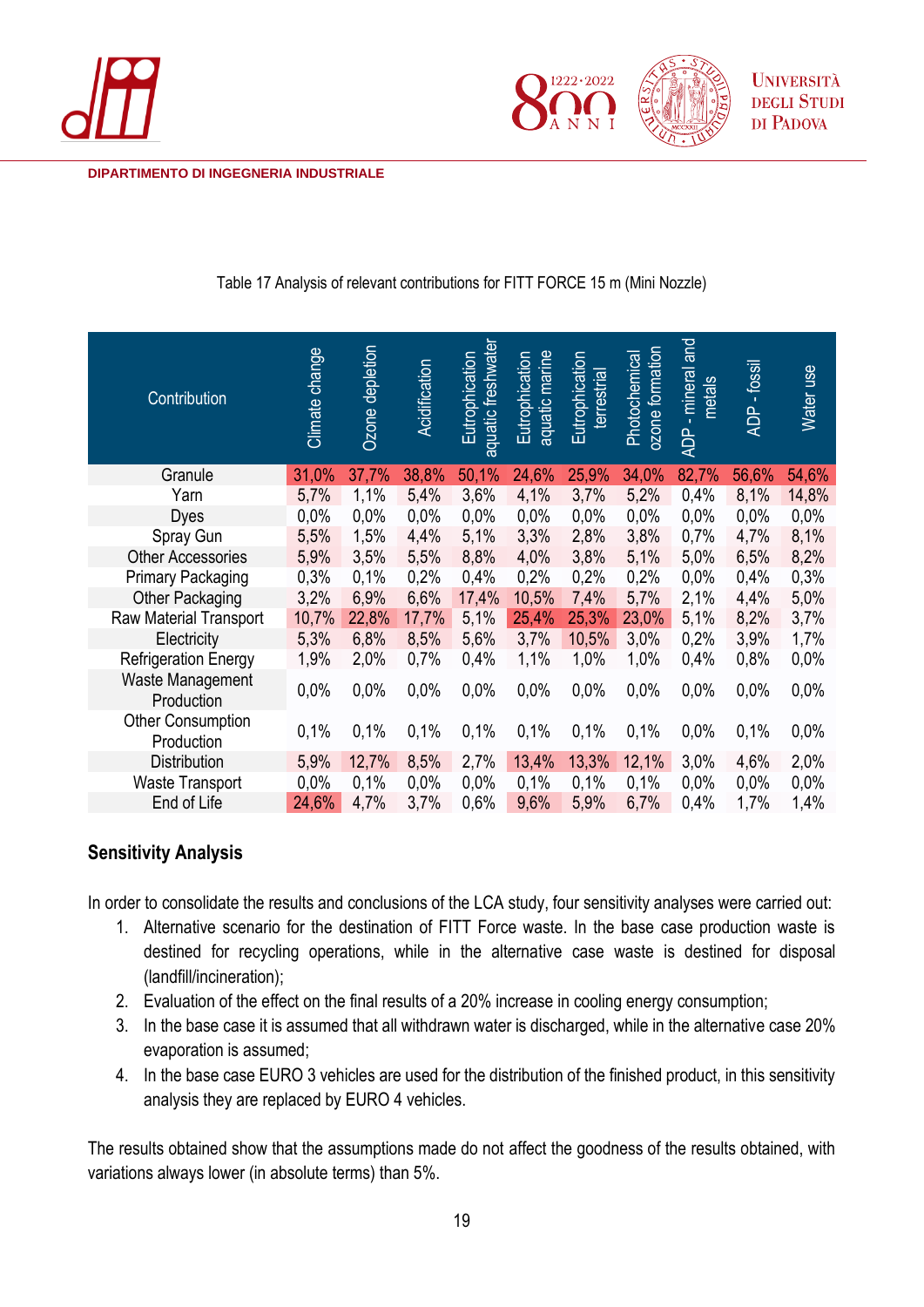



# <span id="page-19-0"></span>**Uncertainty Analysis**

This analysis was conducted in order to identify the level of uncertainty related to the data used on the final results of the study. This analysis was conducted using the Monte Carlo method. The results obtained demonstrate a good reliability of the data used, with Coefficients of Variation (CVs) below 23% in all impact categories, with the exception of the categories Eutrophication aquatic freshwater (42%), Ozone depletion (32%) and Water Scarcity (due to the high uncertainty of the applied method).

# <span id="page-19-1"></span>**6. Conclusions**

FITT has decided to use the LCA (Life Cycle Assessment) methodology according to the international standards ISO 14040 and ISO 14044 to assess the potential environmental impacts associated with 3 product codes, belonging to the FITT Force family of garden hoses.

The objective of the study is to provide results that can support the company in identifying the main sources of impact, as well as support the external communication of the results themselves, once the critical review has been carried out by an independent third party.

For the inventory analysis, company-specific data referring to the Sandrigo plant were collected. Where primary data were not available, the Ecoinvent v.3.5 database was used.

In order to guarantee the robustness of the study, the data (energy consumption and process yield) of the production lines involved in similar products and considered as representative were taken as reference. It should be noted, however, that the characteristics of the hoses such as: types of granule and yarn, characteristics of the accessories and packaging are specific to the products under study. The specific data such as energy consumption and yield of the processes of the specific lines refer to the period January - August 2020. For general plant data (e.g. energy mix, efficiency of the cogeneration system, auxiliary energy consumption) reference was made to the last calendar year for which overall data is available (2019). Product characteristics were defined on the basis of the 2020 BOMs.

The results of the study show that, for the products studied, the impacts derive mainly from the production processes of the raw materials, and to a lesser extent from the energy consumption of the production processes and the transport processes of the raw materials and the finished product.

The sensitivity analyses carried out allowed us to verify that the assumptions adopted in the modelling phase do not have significant repercussions on the final results.

The uncertainty analysis carried out using the Monte Carlo method made it possible to identify the categories for which the results are most uncertain and which require greater caution in their use and interpretation. These data, although characterised by their uncertainty, can be considered valid for the achievement of the objectives set by the company.

It should be noted that the results of the study assume a relative value, are valid in relation to the assumptions made and the choice of the system and are not intended for comparative purposes.